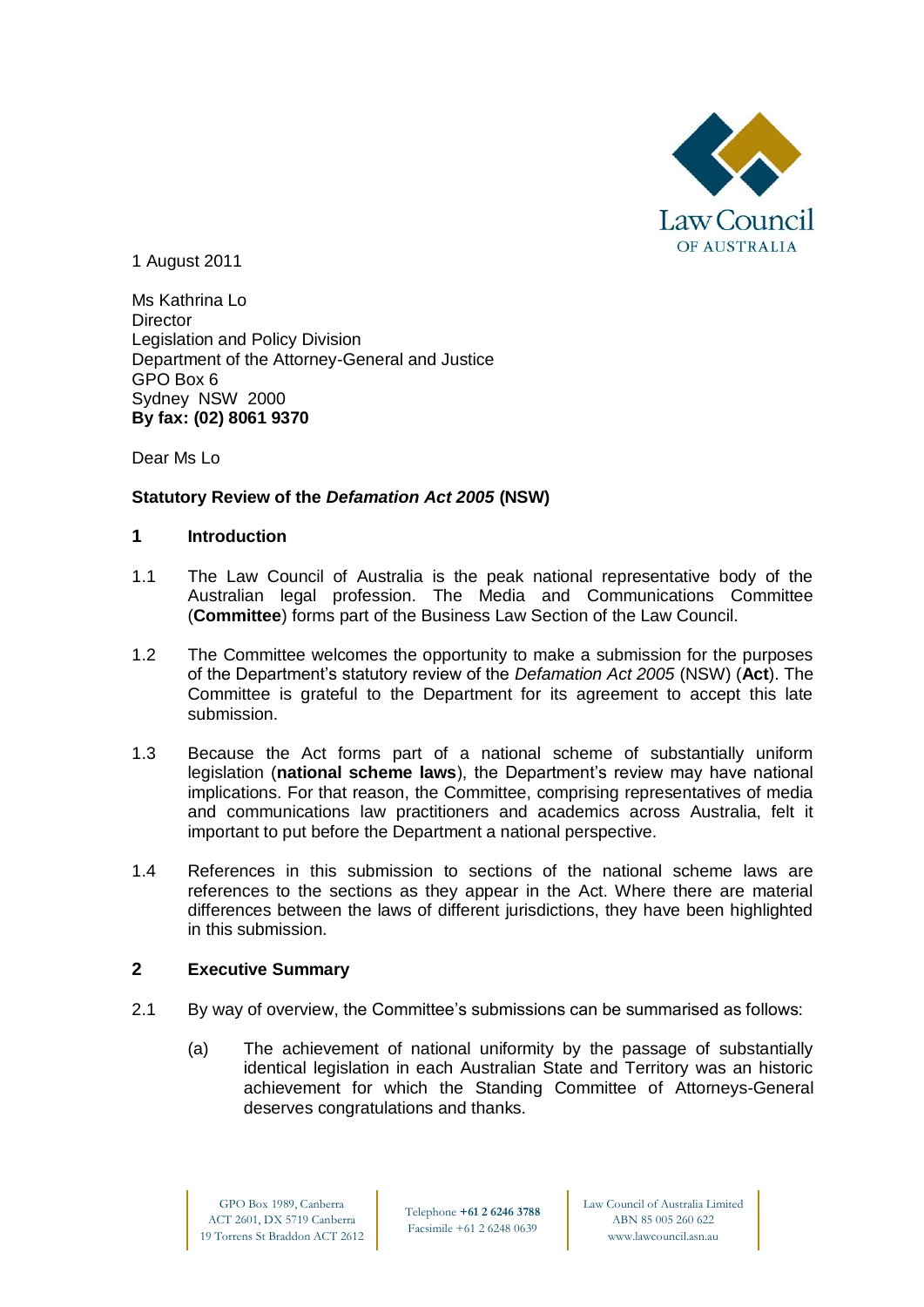- (b) The national scheme laws are substantially achieving the objects for which they were enacted.
- (c) There are, however, a number of areas in which the Committee believes the national scheme laws require amendment or could be improved.
- (d) The unavailability of juries in civil defamation actions in South Australia, the Australian Capital Territory and the Northern Territory encourages forum shopping by defamation plaintiffs. In particular, there appears to be a trend whereby some defamation actions that would ordinarily be brought in NSW (where juries are available) are being brought instead in the ACT (where they are not). This lack of uniformity is inconsistent with the objects of the national scheme laws and undesirable as a matter of policy.
- (e) There is division in the legal and broader communities about the merits of the abolition of the rights of most corporations to sue for defamation. There is a consensus among members of the Committee, however, that the corporations provision (section 9) gives rise to anomalies because of the arbitrary definition of 'excluded corporation' in section 9(2). The definition also gives rise to practical uncertainties: it is sometimes impossible for a publisher to know in advance whether or not a corporation is an 'excluded corporation'.
- (f) There are a number of ways in which the offer of amends provisions in sections 12–19 of the national scheme laws could be improved. First, section 18(1)(a) should be amended so that it is consistent with section 14(1). Secondly, section 15(1)(d) should be amended so that offers of amends can be made in cases involving the publication of defamatory opinions, as well as cases involving the publication of false statements of fact. Thirdly, defendants should be permitted, having given appropriate notice to the plaintiff, to defer raising and seeking to rely upon a reasonable offer of amends until the end of the trial, to avoid the risk of the jury being prejudiced by statements and admissions made in offers when adjudicating upon other issues.
- (g) Section 22 of the Act requires judges to determine the amount of damages to be awarded to a successful plaintiff, even in cases otherwise tried before juries. Because judges are not privy to the reasoning of juries, there is a risk that judges will award disproportionately low awards of damages in respect of publications that juries have considered to be seriously defamatory, or that judges will award disproportionately high awards of damages in respect of defamatory publications that juries have considered to be relatively trivial. Section 22 should accordingly be amended, so that in cases heard before a jury, the jury determines the amount of damages (if any) that should be awarded to a successful plaintiff.
- (h) The biggest obstacle to achieving national uniformity was the inability of the States and Territories to reach agreement as to whether truth alone ought to be a defence to defamation law. The impasse was resolved in the national scheme laws in favour of the uniform adoption of the common law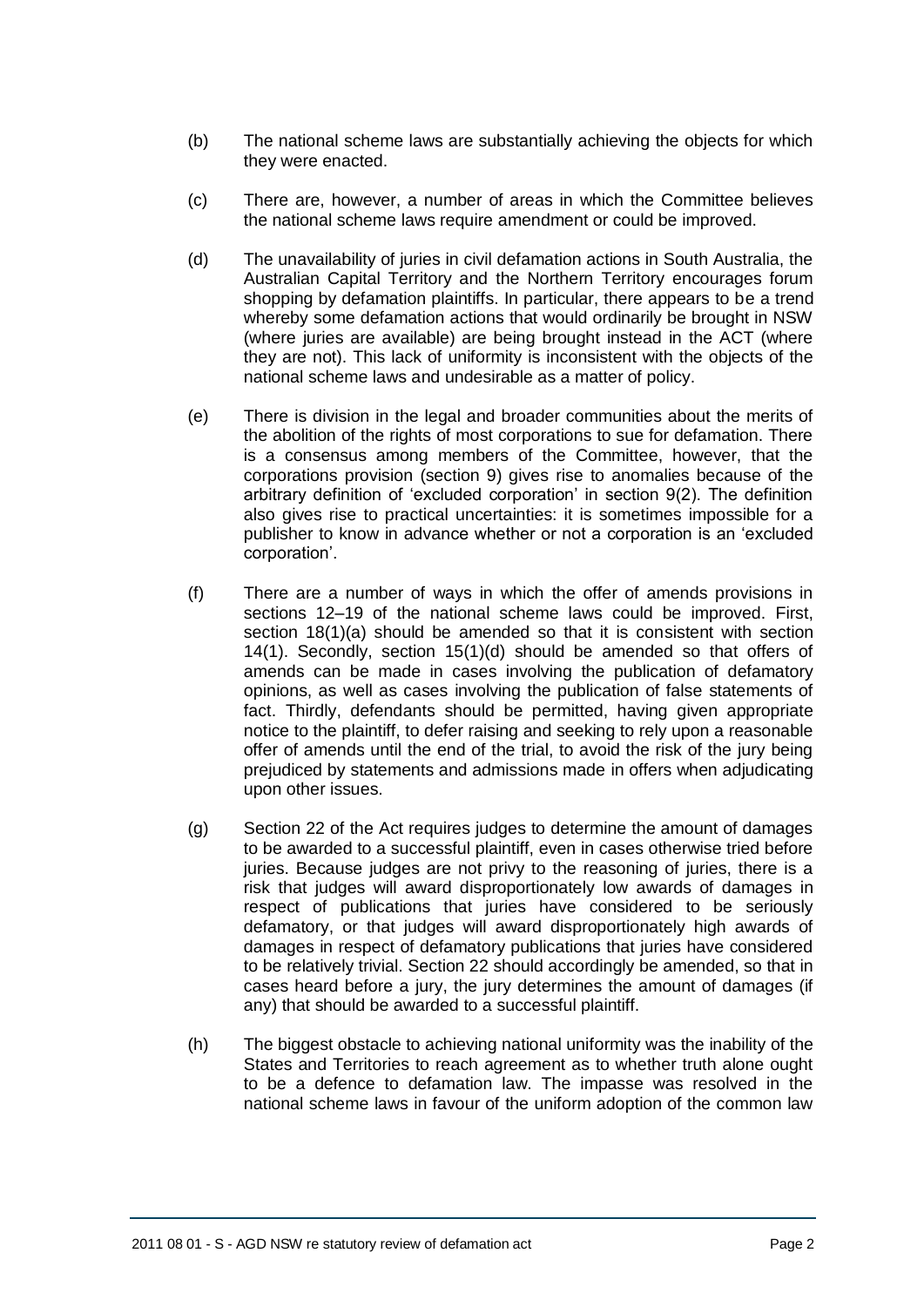defence of truth alone and a corresponding statutory defence of substantial truth (section 25). In the view of most members of the Committee, it would be a gravely retrograde step to reintroduce a 'public interest' or 'public benefit' component to the defence of truth.

- (i) The contextual truth defence in section 26 of the national scheme laws is not achieving its intended objective, partly because of a line of common law authorities that makes it impossible for defendants to plead and justify imputations that have a common sting with, but are broader than, imputations complained of by the plaintiff, and partly because of drafting issues with section 26 itself. The Committee recommends that section 26 be amended so that a defendant has a defence of contextual truth where the defendant proves that, by reason of the substantial truth of any imputations conveyed by a publication, any defamatory imputations of which the plaintiff complains that are not substantially true do not further harm the reputation of the plaintiff.
- (j) In order to ensure that the statutory defence of honest opinion meets its intended objective, the Committee recommends that section 31 be amended to clarify that it is not a requirement of the defence that the facts upon which an opinion is based be stated or indicated in the publication, or otherwise known to recipients. The Committee also recommends that a definition of 'opinion' be inserted in section 31 to make it clear that the section 31 defence protects not just opinions, but also the same range of comments protected by the common law defence of fair comment.
- (k) The statutory defences of absolute and qualified privilege in sections 27 to 30 appear to be well adapted to the achievement of the objects of the Act and do not appear to require any refinement or clarification.
- (l) The statutory defence of innocent dissemination in section 32 of the Act is not well adapted to the achievement of its intent. The defence should be amended as follows:
	- (i) section 32(3) should be amended to make it clear that each of the categories of persons referred to in paragraphs 32(3)(a) to (h) are 'subordinate distributors' for the purposes of the section 32 defence; and
	- (ii) section 32(1)(b) should be amended so that subordinate distributors have the benefit of the section 32 defence provided that they neither know nor ought reasonably to know both that the matter in question was defamatory, and that its publication could not be justified by a defence available at common law or under the Act, and provided that their lack of knowledge of each of those matters was not due to negligence on their part.
- (m) The cap on damages for non-economic loss in defamation proceedings in section 35 of the national schemes law has largely achieved its intended purpose. Two aspects of the operation of the cap, however, require refinement and clarification. First, section 23 ought to be amended to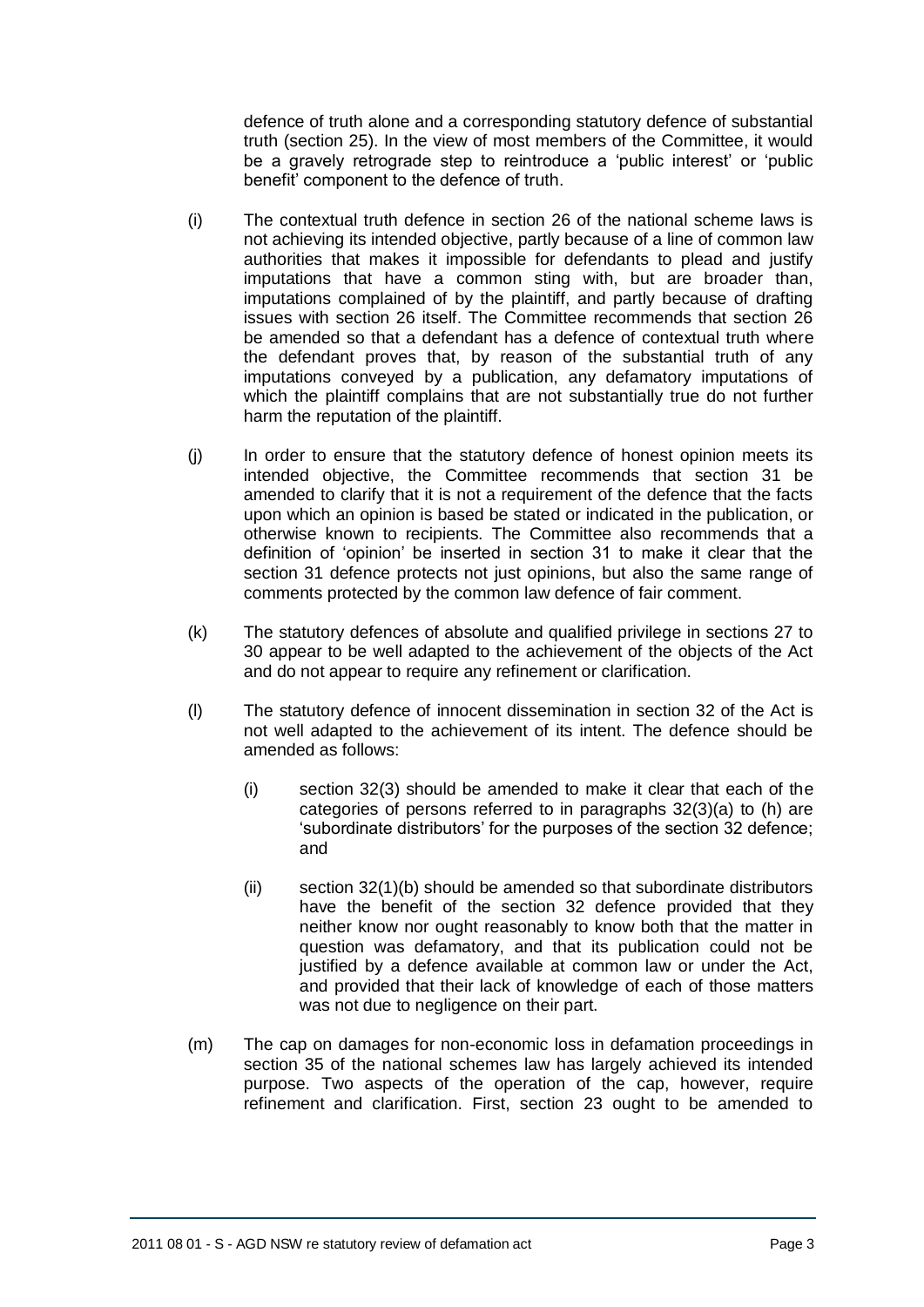provide that multiple defamation proceedings by the same plaintiff should be consolidated where the proceedings concern publications of the same or substantially the same matter, irrespective of whether the matter is published by the same or different publishers, and irrespective of whether the matter is published in or via the same or different media of communication. Secondly, section 35 ought to be amended so that the 'maximum damages amount' is defined as the maximum amount of damages that may be awarded to a plaintiff in defamation proceedings.

- (n) At present, the only matter courts may take into account when considering applications for extensions to the limitation period for the commencement of defamation actions is whether it was reasonable in all the circumstances for the plaintiff not to have commenced an action within one year from the date of the matter complained of. The present rule can be unfair in its application. Courts should be empowered, when considering whether to extend the limitation period, to take into account a broader range of discretionary factors, including the prejudice the parties would suffer from extending or refusing to extend the limitation period.
- (o) A form of single publication rule should be adopted throughout Australia, requiring plaintiffs to commence defamation actions within a reasonable time after allegedly defamatory matter is first published. The adoption of such a rule would remove the spectre of indefinite potential liability that presently attaches to stale material stored in, for example, online archives. Any potential unfairness to plaintiffs from the introduction of such a rule would be mitigated by giving courts the ability to take a broad range of discretionary factors into account when considering applications for extensions to the limitation period.
- 2.2 The matters which the Committee has identified as areas for potential reform and improvement should not be understood as detracting from the Committee's very firm view that the national scheme laws are a dramatic improvement on the regime of differing State and Territory laws that preceded them.
- 2.3 The Committee considers it very important that any amendments to the Act only be undertaken as part of uniform amendments to the national scheme laws. It would be a matter of the greatest regret if the achievement of uniformity were to be undone by unilateral changes to the substantive defamation laws of individual Australian jurisdictions.

### **3 Objectives of the Act**

3.1 The enactment of the national scheme laws was an historic achievement for which the Standing Committee of Attorneys-General deserves congratulations and thanks. While, inevitably, there were compromises involved in achieving substantial uniformity, the national scheme laws have, in the Committee's view, very considerably reduced the complexity of Australia's defamation laws, reduced the potential for forum shopping, and desirably rebalanced the tension between freedom of expression and the right to reputation.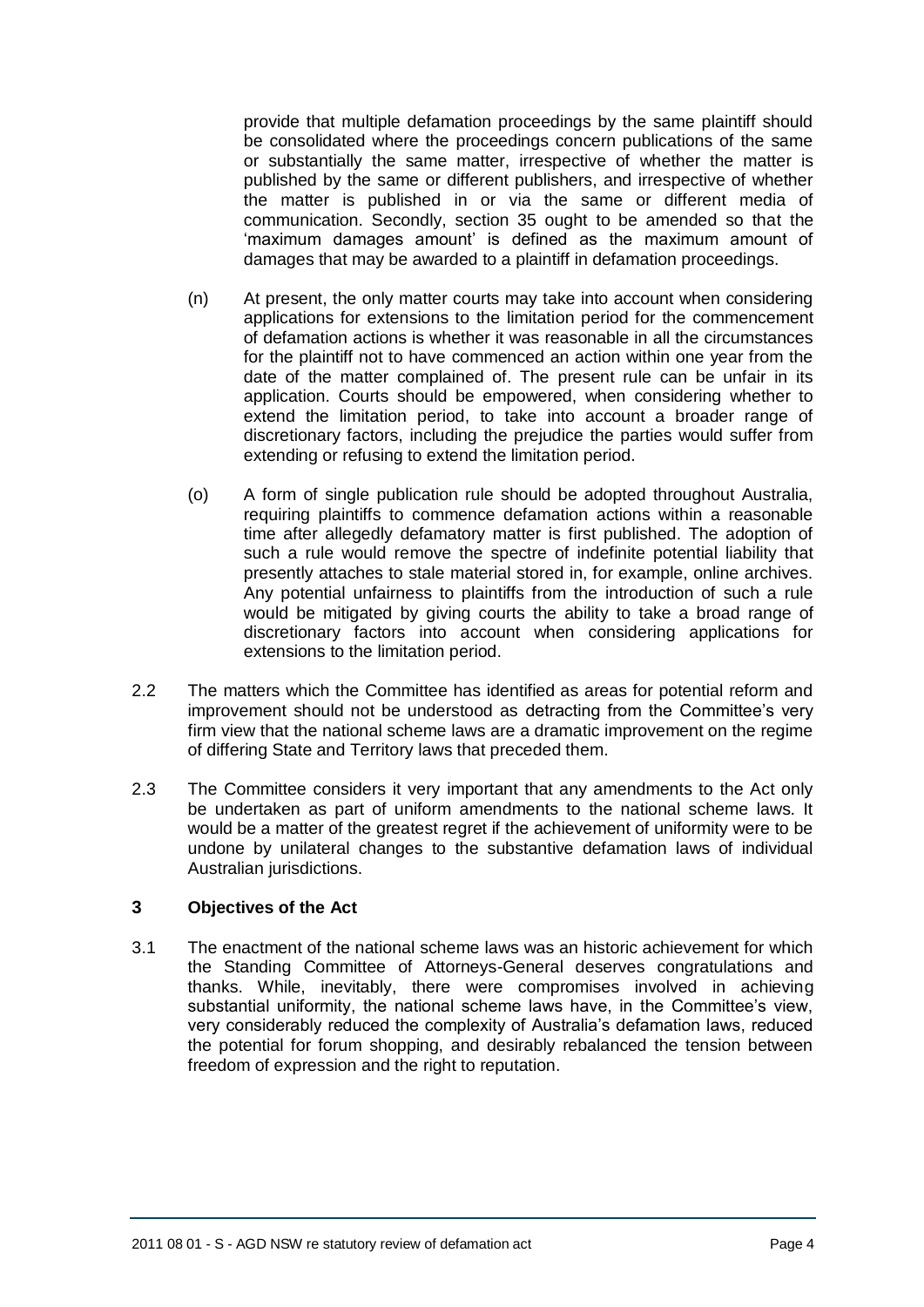- 3.2 The objects of the national scheme laws are identified in section 3. They are the promotion of national uniformity, the protection of freedom of expression, the provision of effective and fair remedies for defamed persons, and the promotion of speedy and non-litigious methods of resolving defamation disputes. Although the Committee believes there are a number of areas in which the national scheme laws would benefit from refinement and clarification, it considers that they have to a very large extent achieved, and remain well adapted to the achievement of, those objects.
- 3.3 **Uniformity.** The only significant areas in which Australia's defamation laws have not achieved uniformity concern the role of juries, and the rights of deceased persons.
- 3.4 Civil juries are not available in defamation cases in South Australia, the Australian Capital Territory and the Northern Territory.<sup>1</sup> Juries are available in each other Australian jurisdiction. The Committee believes this lack of uniformity to be undesirable because it encourages forum shopping: particularly, the commencement of some actions which would ordinarily be brought in NSW (where juries are available) in the ACT (where juries are not available). The Committee has observed, for example, a trend of defamation actions being brought against media defendants in the ACT by legal practitioners acting on a 'no win-no fee' basis. This has a distorting effect and costs implications for the parties to defamation proceedings.
- 3.5 The only Australian jurisdiction in which defamation proceedings may be brought or continued by or against deceased persons is Tasmania.<sup>2</sup> In each other Australian jurisdiction, defamation actions cease upon the death of either the plaintiff or the defendant.<sup>3</sup> While this lack of uniformity is undesirable as a matter of policy, the Committee is unaware of any circumstances in which it has in fact been exploited by litigants in defamation actions.
- <span id="page-4-0"></span>3.6 **Freedom of expression.** The Committee believes the national scheme laws have significantly liberalised freedom of expression in Australia, particularly through the following reforms:
	- (a) the abolition of the rights of most corporations to sue for defamation (section  $9$ ): $4$
	- (b) the statutory defence of contextual justification (section 26);<sup>5</sup>
	- (c) the statutory defence of honest opinion (section 31); $^6$
	- (d) the statutory qualified privilege defences (sections 28–30); and
	- (e) the cap on general damages for non-economic loss (section  $35$ ).<sup>7</sup>

<sup>2</sup> *Administration and Probate Act 1935* (Tas), s 27.

j 1 *Juries Act 1927* (SA), s 5; *Supreme Court Act 1933* (ACT), s 22; *Juries Act* (NT), s 6A.

<sup>&</sup>lt;sup>3</sup> Defamation Act 2005 (NSW), s 10. There are corresponding provisions in each other jurisdiction, other than Tasmania.

<sup>4</sup> Discussed in more detail in section [4](#page-5-0) below.

 $5$  There is, however, a significant drafting problem with the provision: see section  $8$  below.

 $6$  The section would, however, benefit from refinement and clarification: see section [9](#page-17-0) below.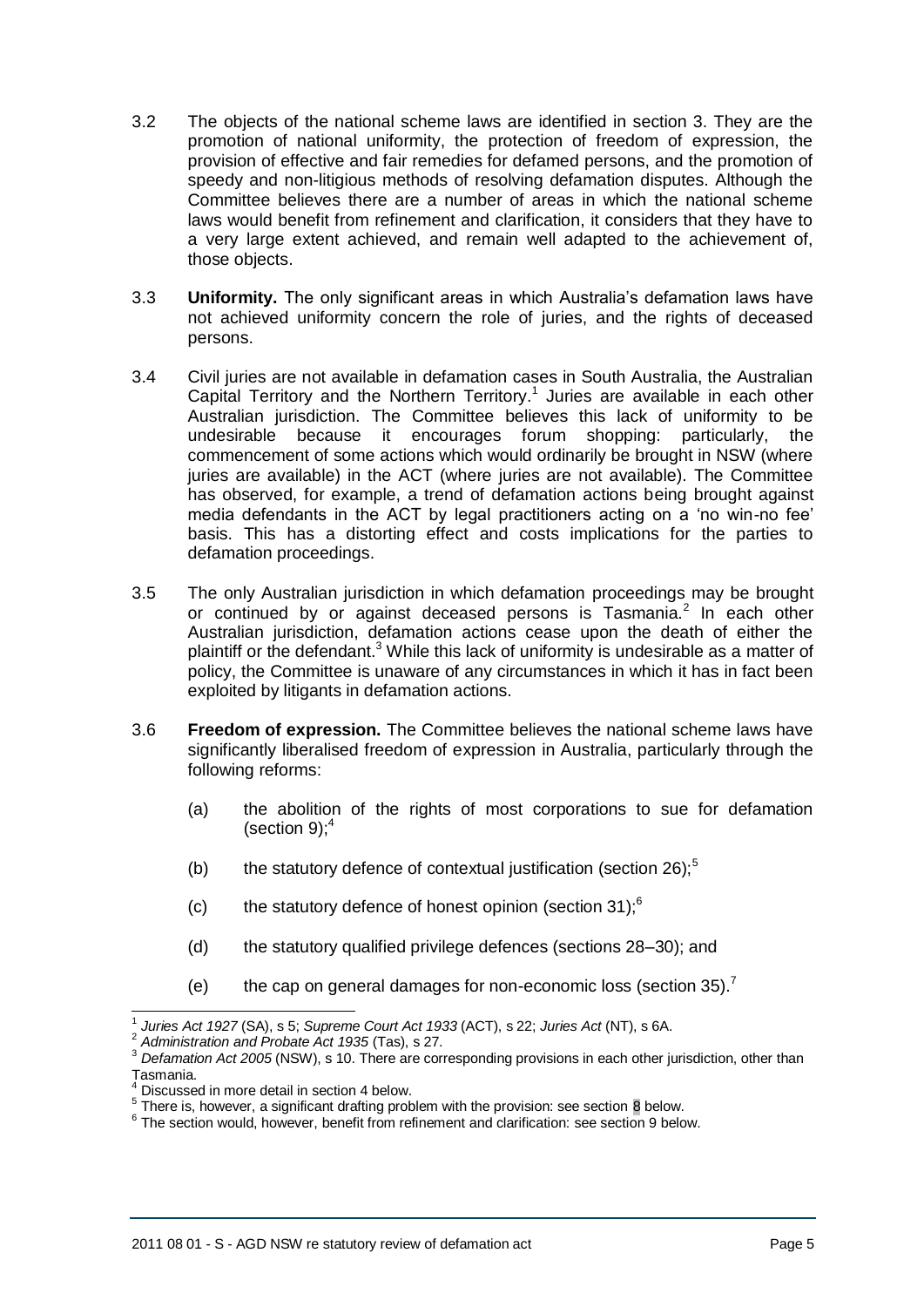- 3.7 **Protection of reputation.** The Committee believes that the national scheme laws, overall, strike a better balance between the right to freedom of expression and the protection of reputation than the previous regime of differing State and Territory laws. The achievement of substantial uniformity, in particular, has made the law more certain and predictable.
- 3.8 Generally speaking, the Committee believes that the national scheme laws are more liberal than the previous regime, principally by reason of the reforms referred to in the paragraph [3.6,](#page-4-0) as a result of which the amount of defamation litigation in Australia has reduced.
- 3.9 Nonetheless, leaving to one side the rights of corporations, the Committee believes that the national scheme laws provide effective and fair remedies for persons whose reputations have been harmed by the publication of defamatory matter. The laws have not, for example, added to the elements of the cause of action for defamation at common law, and have (desirably, although with some exceptions) focused the cause of action upon the publication of defamatory matter, $<sup>8</sup>$  rather than the publication of imputations, as had previously been the</sup> situation in New South Wales, Queensland and Tasmania.
- 3.10 Most importantly, other than where defamatory matter has been published on an occasion of privilege, the publication of false statements of fact that adversely affect a plaintiff's reputation are actionable against original publishers throughout Australia, other than where defences of contextual truth (section 26) or triviality (section 33) are available.
- 3.11 **Speedy and non-litigious resolutions.** The national scheme laws have, in the Committee's view, increased the potential for speedy and non-litigious resolutions of defamation actions, by the introduction of the offer to make amends mechanism (sections 12–19), $9^9$  and by the introduction of a presumption in favour of an award of indemnity costs where a party has unreasonably failed to accept (or, in the case of a publisher, make) a settlement offer (section 40).
- 3.12 The matters which the Committee identifies in the remainder of this submission as areas for potential reform and improvement should not be understood as detracting from the Committee's very firm view that the national scheme laws are a dramatic improvement on the regime of differing State and Territory laws that preceded them.

# <span id="page-5-0"></span>**4 Corporations**

 $\overline{a}$ 

4.1 Section 9 of the national scheme laws (**corporations provision**) abolishes the rights of most corporations to sue for defamation. The corporations provision was one of the key reforms introduced with the national scheme laws.

 $^7$  For the year commencing 1 July 2011, the cap is set at \$324,000. It would be desirable, however, to refine and clarify the operation of the cap: see section [12](#page-22-0) below.

<sup>8</sup> *Defamation Act 2005* (NSW), s 8. There are corresponding provisions in each other jurisdiction.

<sup>&</sup>lt;sup>9</sup> The mechanism would benefit from refinement and clarification: see section [5](#page-8-0) below.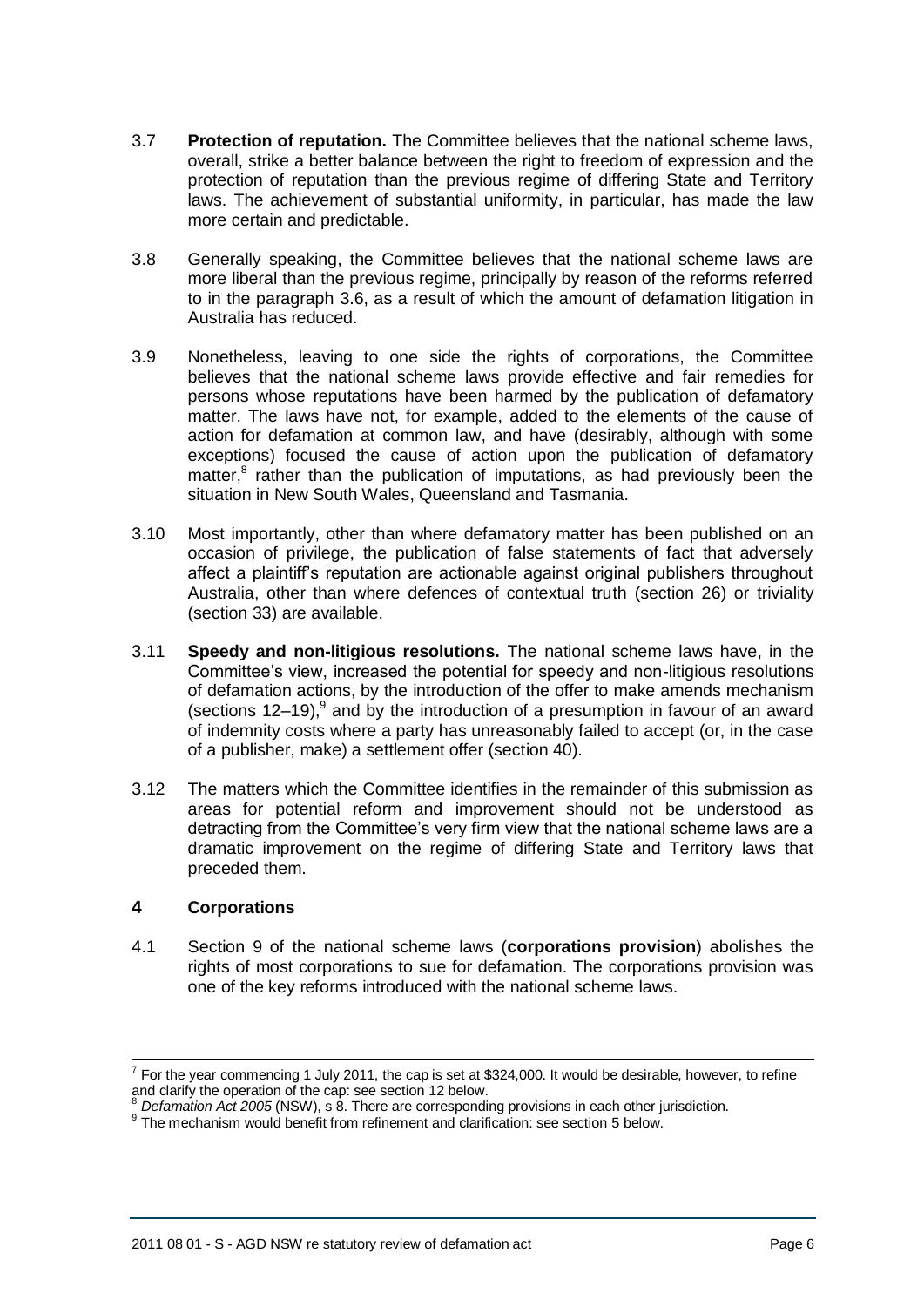- 4.2 The key features of the corporations provision are as follows:
	- (a) The prohibition has no application to corporations with fewer than 10 fulltime or equivalent employees that are not related to other corporations and that are not public bodies.
	- (b) Not-for-profit corporations retain the right to sue for defamation, irrespective of the number of employees, expect where they are public bodies.
	- (c) The right of all other corporations to maintain a cause of action for defamation has been abolished.
	- (d) Any corporation that forms part of a corporate group, even where individually or collectively the corporation or group has fewer than 10 fulltime or equivalent employees, falls within the scope of the prohibition.
	- (e) Public bodies cannot sue for defamation. Public bodies include governmental authorities and other authorities constituted by or under a law of any country that carry on some undertaking of a public nature for the benefit of the community.<sup>10</sup>
	- (f) The time at which the number of employees is to be assessed for the purposes of ascertaining whether a corporation retains a right to sue for defamation is the time of the publication. Because of the operation of the multiple publication rule (each separate reception of the same publication of defamatory matter gives rise to a separate cause of action), this means that corporations that could not maintain a cause of action at the time defamatory matter is first published may be able to sue in respect of later publications of the same matter, if the size of their workforce falls below the statutory threshold.
	- (g) The corporations provision does not affect the right of individuals associated with a corporation from suing for defamation, where a publication simultaneously defames both them and the corporation.
	- (h) Because of the operation of choice of law rules, the corporations provision has no application to defamation actions brought by corporations in Australia to the extent that they seek relief in respect of publications occurring outside Australia.
- 4.3 The Committee's view is that the corporations provision has had a significant liberalising effect on the ability of the media to report on the activities of corporations. Some members representing media organisations have said that in order to maximise the prospect of being able to rely on the corporations provision, their clients now conduct investigations prior to publication as to the size of corporations, and take care, where defamatory allegations are to be made, not to name or otherwise identify individuals associated with the corporation. They point out that there can, however, be practical difficulties in ascertaining the number of

 $\overline{a}$ 

<sup>10</sup> The term 'public authority' has a well-defined meaning in revenue law: see eg *Renmark Hotel Inc v Federal Commissioner of Taxation* (1949) 79 CLR 10, 18.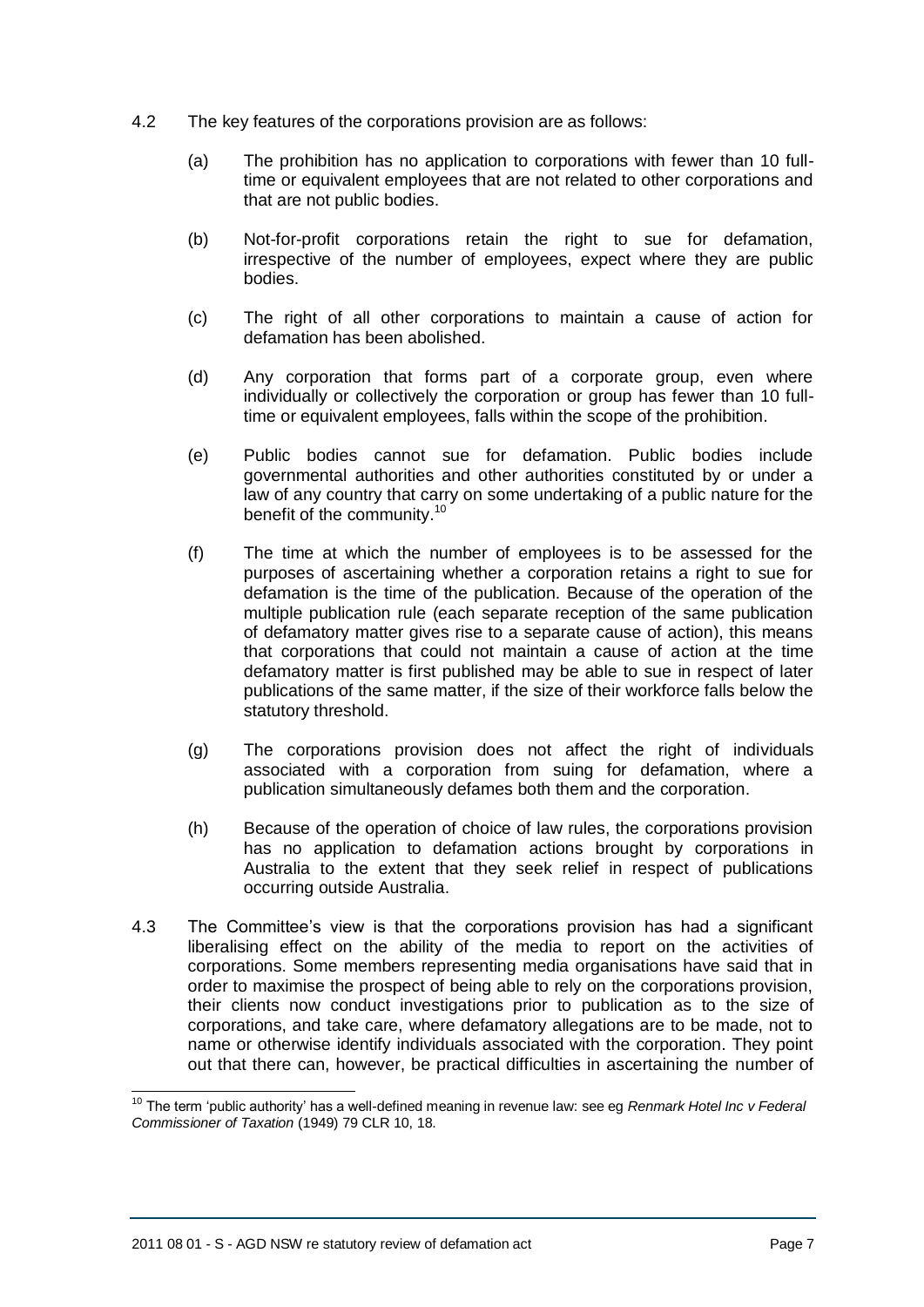full-time or equivalent employees some corporations have at particular points in time, and in ascertaining whether a corporation has objects that do not include obtaining a financial gain for its members or corporators.

- 4.4 So far as the Committee is aware, no empirical analysis has been undertaken to gauge the effect of the corporations provision. No member of the Committee, however, expressed any doubt about the significant liberalising effect the provision has had on the media landscape in Australia.
- 4.5 As a consequence of the introduction of the corporations provision, members have noted a degree of inventiveness, on the part of corporations and their advisers, in the formulation of alternative claims against the media. The principal alternative cause of action available to corporations is the ancient tort of injurious falsehood. There are significant disadvantages to that cause of action for plaintiffs, relative to the cause of action for defamation. In particular, injurious falsehood plaintiffs bear the onus of establishing falsity, malice and special damage. Findings of malice are relatively rare. Proof of special damage presents a serious impediment to corporations in many cases, because of the difficulty of proving, for example, that a corporation's share price or goodwill has been affected by a publication.
- 4.6 In some circumstances, corporations that have lost their right to sue for defamation may have alternative rights under the prohibition on misleading and deceptive conduct in the Australian Consumer Law.<sup>11</sup> In *TCN Channel 9 Pty Ltd v Ilvariy Pty*  Ltd,<sup>12</sup> for example, the New South Wales Court of Appeal awarded compensation to a corporation in a case where a reporter had tricked his way into the premises of the corporation to prepare a story. The contents of the story were true  $-$  so defamation would not have availed the corporation – but the court awarded damages, effectively, for the loss of reputation sustained by the corporation, in substance because, but for misleading and deceptive conduct by the reporter, the story would have never have gone to air. The media safe harbour provision<sup>13</sup> that shields the media from liability for misleading or deceptive conduct when publishing or broadcasting material in the ordinary course of business was held not to protect the publisher, because the misleading and deceptive conduct of the reporter was antecedent, and insufficiently connected, to the publication.
- 4.7 In many cases where a non-excluded corporation has been defamed, a range of options will potentially be available despite the abolition of the corporation's right to sue for defamation. Defamation proceedings may be able to be brought by individuals associated with the corporation. Injurious falsehood claims, or claims under competition and consumer legislation, may be available. Alternative solutions, such as complaints to the Press Council of Australia, or rehabilitative advertising or public relations campaigns, might be able to be deployed by aggrieved corporations.
- 4.8 Some members of the Committee have, however, expressed the view that the corporations provision has the potential to cause injustice in particular cases, for example where a corporation has been the subject of a false and defamatory attack in the guise of serious investigative journalism, where it is unrealistic to think

 <sup>11</sup> Section 18 (formerly s 52 of the *Trade Practices Act 1974* (Cth)).

<sup>12</sup> (2008) 71 NSWLR 323.

<sup>13</sup> Section 65A of the *Trade Practices Act 1974* (Cth); see now s 19 of the Australian Consumer Law.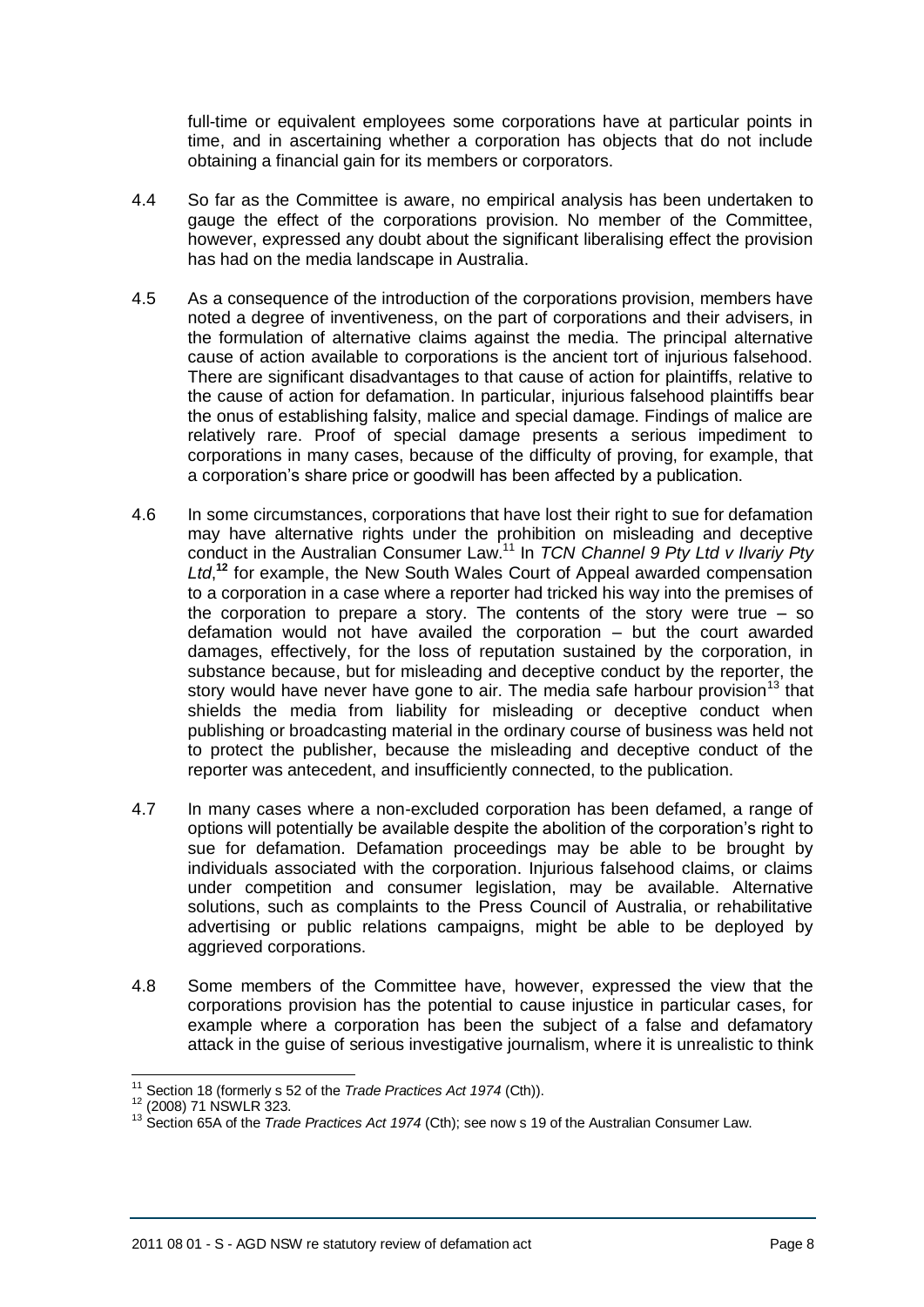that the corporation could vindicate its reputation without the benefit of a curial finding. The facts of *Australian Broadcasting Corporation v Comalco Ltd* may be an example of such a case.<sup>14</sup>

- 4.9 There is division both among members of the Committee and in the broader profession and community about the overall merits of the corporations provision.
- 4.10 At one end of the spectrum are those who contend that the corporations provision does not go far enough, and that it ought to be extended to all corporations irrespective of their size or objects. At the other end of the spectrum are those who contend that the common law rights of corporations should be restored. The arguments advanced for and against the corporations provision largely mirror those that informed the debate leading to the adoption of the national scheme laws.<sup>15</sup>
- 4.11 There is, however, a general consensus among members of the Committee that the current corporations provision gives rise to serious anomalies, principally because of the arbitrary nature of the definition of 'excluded corporation'. It makes little sense, for example, that corporations with nine full-time employees but very high profits retain the right to sue for defamation, while struggling corporations with eleven full-time employees do not. It makes little sense that small family businesses operating through related holdings and operations companies cannot sue for defamation, while other family businesses operating through a single company retain their common law rights. More generally, it is undesirable for there to be uncertainty about whether particular corporations fall within or outside the scope of the prohibition.

### <span id="page-8-0"></span>**5 Offer of Amends Provisions**

- 5.1 The national scheme laws provide for a procedure by which the defendant is permitted to make an offer of amends which, if rejected by the plaintiff but ultimately found to be a reasonable offer that the plaintiff ought to have accepted, will afford a complete defence.<sup>16</sup>
- 5.2 By section 14(1), an offer of amends must be made within 28 days of the receipt of a concerns notice from the aggrieved person, or before the filing of a defence in an action brought by the aggrieved person, whichever is the earlier.
- 5.3 The offer of amends provisions are prescriptive about what must be included in the offer for it to be valid. Some matters must be included: most importantly, an offer to publish or join in publishing a reasonable correction, and an offer to pay the expenses reasonably incurred by the aggrieved person before the offer was made and in considering the offer (sections 15(1)(d), (f)). Other matters are optional, such as an offer to publish or join in publishing an apology, and an offer to pay compensation (sections 15(1)(g)(i), (ii)).

 $\overline{\phantom{a}}$ <sup>14</sup> (1986) 12 FCR 510.

<sup>&</sup>lt;sup>15</sup> See eg the second reading speech of the then NSW Attorney-General, Bob Debus, for the Defamation Bill 2005: Legislative Assembly Hansard, 13 September 2005, 17636–7; cf the paper published by the Commonwealth Attorney-General's Department, 'Revised outline of a national defamation law' (July 2004), 38–9.

<sup>16</sup> *Defamation Act 2005* (NSW), ss 12–19.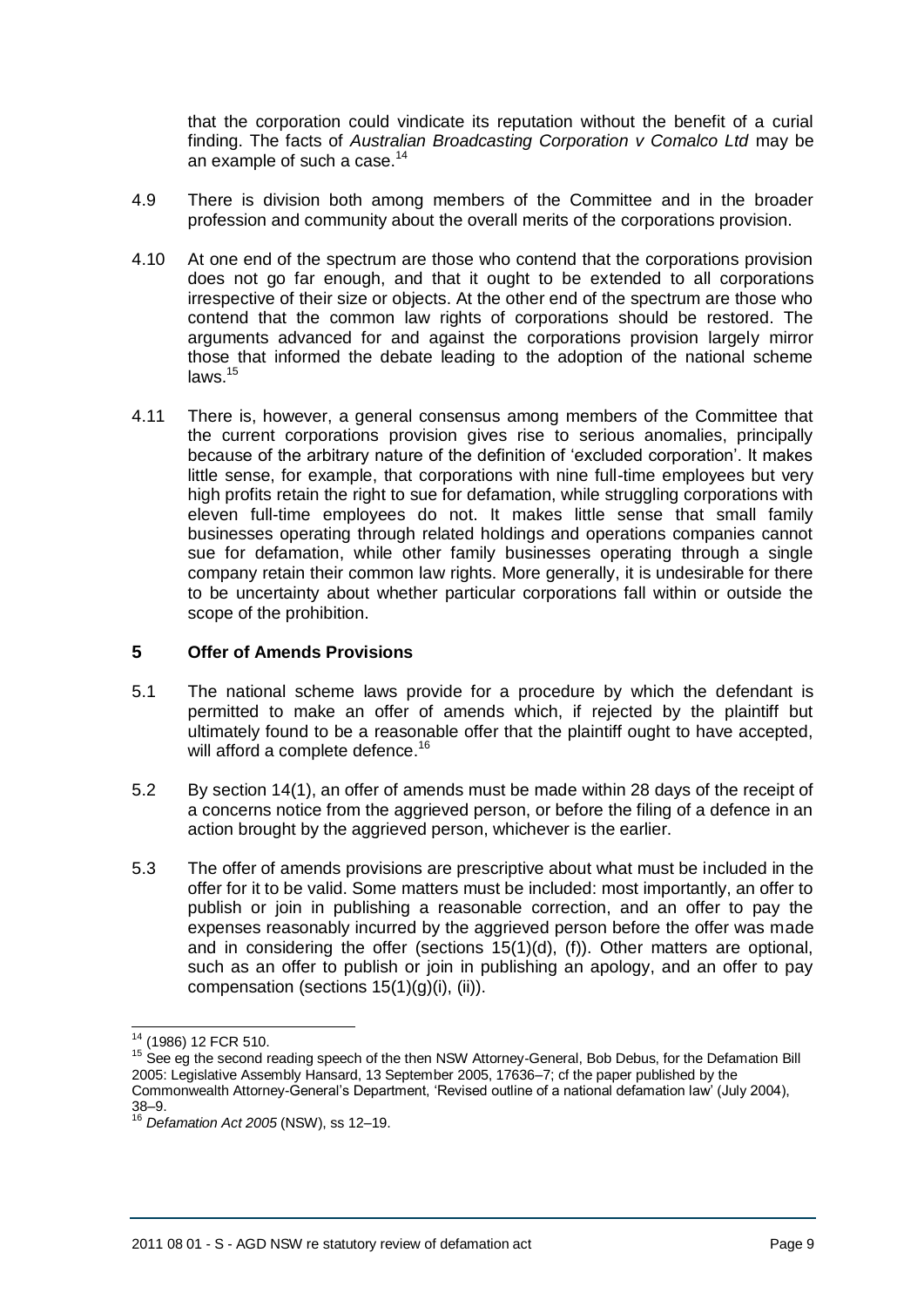- 5.4 By potentially affording a complete defence, rather than just a mechanism for obtaining costs on a higher scale, the offer of amends provisions incentivise defendants to make offers to settle defamation disputes at an early stage. A corollary is that plaintiffs are under pressure to accept reasonable offers of settlement made by defendants at an early stage.
- 5.5 It is the experience of the Committee that the offer of amends provisions are working as a mechanism that encourages the speedy and cost-effective resolution of defamation disputes. The Committee believes that settlement offers are being made and accepted at an early stage more often than occurred under the previous regime of differing State and Territory laws. As offers are made on a without prejudice basis and, where accepted, generally lead to the settlement of defamation disputes without a great deal of fanfare, it is, however, difficult to quantify with any precision the effectiveness of the mechanism.
- 5.6 To the best of the Committee's knowledge, there has not been any judicial consideration of the application of the defence in section 18 of the Act. So far as the Committee is aware, no Australian court has yet considered whether a defendant ought to have a defence by reason of having made a reasonable offer to make amends that was rejected by the plaintiff.
- 5.7 The Committee believes that there are three respects in which the offer of amends provisions could be improved.
- 5.8 First, there is a disconformity between the time within which an offer of amends must be made under section 14(1) (namely, 28 days from receipt of a concerns notice or before the delivery of a defence, whichever is the earlier) and the time within which an offer of amends must have been made in order to rely upon the section 18 defence (namely, as soon as practicable after the publisher became aware that the matter is or may be defamatory).
- 5.9 The current time limit in section 18(1)(a) is, in the Committee's view, too restrictive. In order to determine whether to make an offer of amends, and to settle upon the contents of the offer, a defendant needs to consider not just whether the matter is or may be defamatory. The defendant also needs (among other matters) to form a view about the strength or otherwise of potential defences. It is difficult to see why a defendant who has made an offer of amends within the time prescribed by the national scheme laws should be deprived of the ability to rely on the offer as a defence on the grounds that the offer could have been made earlier. The Committee's view is thus that section 18(1)(a) should be amended, so that the offer of amends defence is potentially available in any case where an offer has been made within the time limited by section 14(1).
- 5.10 Secondly, the requirement that, to be valid, an offer of amends must include an offer to publish or join in publishing a reasonable correction (section 15(1)(d)) is, in the Committee's view, unduly limiting. Not all defamatory publications are susceptible to 'correction'. Defamatory opinions, in particular, will often involve value judgments which may not be either objectively false or capable of reasonable correction. As a result, as presently drafted, the offer of amends provisions have limited application in cases involving the publication of opinions.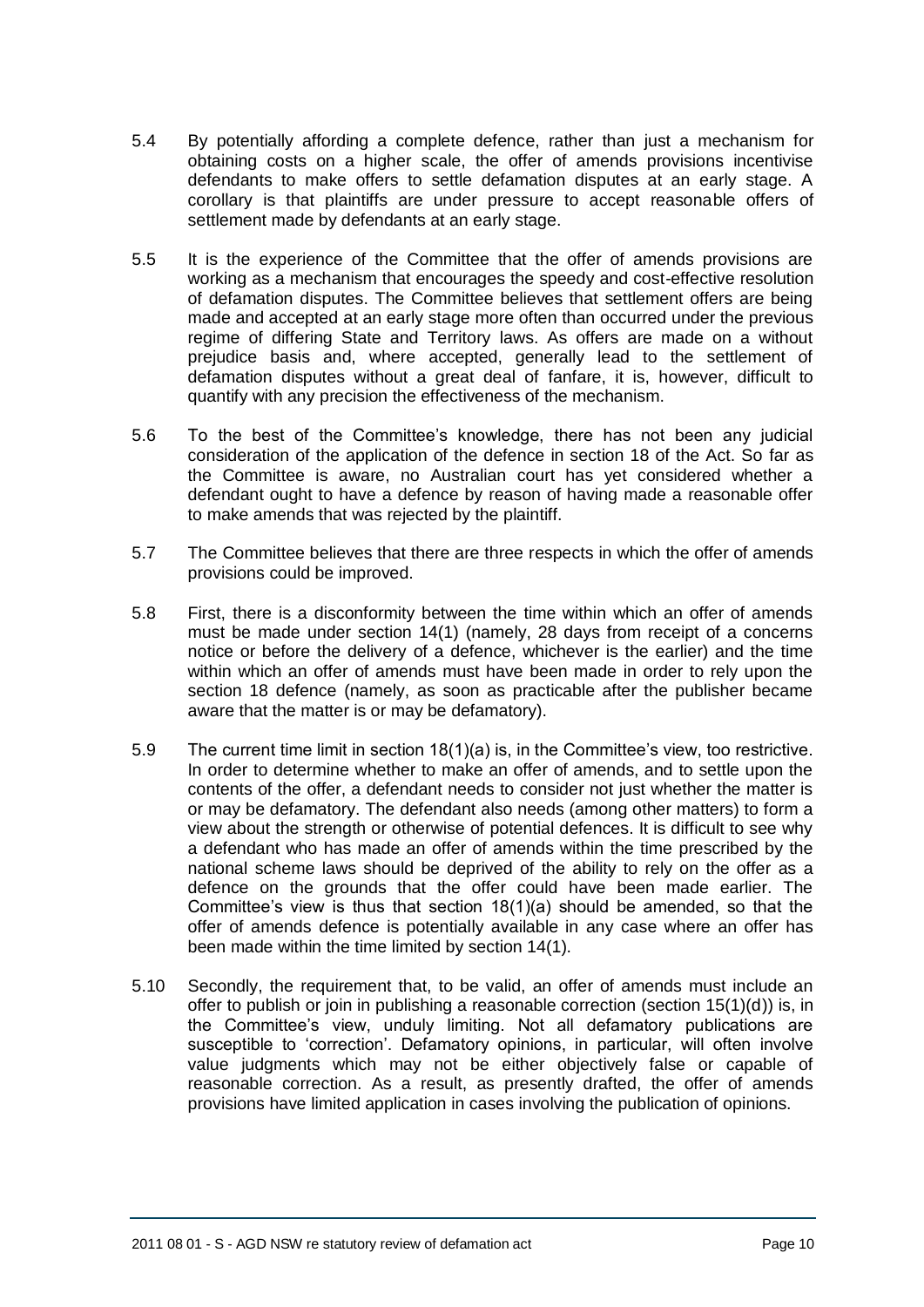- 5.11 The Committee therefore recommends that section 15(1)(d) be amended by adding the words 'any false statements of fact in' after the words 'a reasonable correction of'.
- 5.12 Thirdly, there is a tension in the offer of amends provisions between, on the one hand, the obligation on a defendant, when making an offer of amends, to offer to publish a reasonable correction (and the entitlement to include an offer to publish an apology) and, on the other hand, the exclusion of statements and admissions in offers of amends as evidence in any proceedings, including defamation proceedings (section 19(1)).
- 5.13 The offer of amends provisions encourage defendants to make early offers to resolve proceedings by offering, among other matters, to publish corrections and apologies. The incentive for defendants is the availability of a complete defence where the offer is reasonable but is not accepted by the plaintiff. It is unrealistic, however, to expect a jury, when considering other affirmative defences relied upon by a defendant (such as defences of truth, contextual truth, honest opinion, qualified privilege or triviality) to exclude from their deliberations the fact that the defendant was prepared at an early stage to publish a correction and apology.
- 5.14 As presently drafted, therefore, the Committee believes that some defendants who have made reasonable offers of amends at an early stage may be discouraged from seeking to rely upon those offers by way of defence, for fear that the contents of the offers will prejudice their ability to rely on other affirmative defences. This is undesirable.
- 5.15 To overcome this problem, in the Committee's view, it would be useful if defendants were permitted, at least in trials heard by juries, to raise and seek to rely on the section 18 defence after the jury has returned its verdict on all other issues. It would, of course, be important that plaintiffs be on appropriate notice of the defendant's intention to do so.
- 5.16 The Committee's proposed reform would ensure that juries were not prejudiced by statements or admissions made in offers of amends when considering whether a publication was defamatory of the plaintiff or whether the defendant was entitled to the benefit of any other affirmative defence. In that way it would enhance the practical efficacy of the offer of amends provisions.

### **6 Role of Judge and Juries**

- 6.1 By section 22 of the national scheme laws in all jurisdictions other than South Australia and the Territories, in defamation actions tried before a jury, the jury determines whether the defendant has published defamatory matter about the plaintiff and whether any defence raised by the defendant has been established, while the judge alone determines questions of damages.
- 6.2 The rationale behind the division of roles between judges and juries is not entirely clear. It may, perhaps, have been thought that the awarding of damages by judges would lead to more predictable damages awards.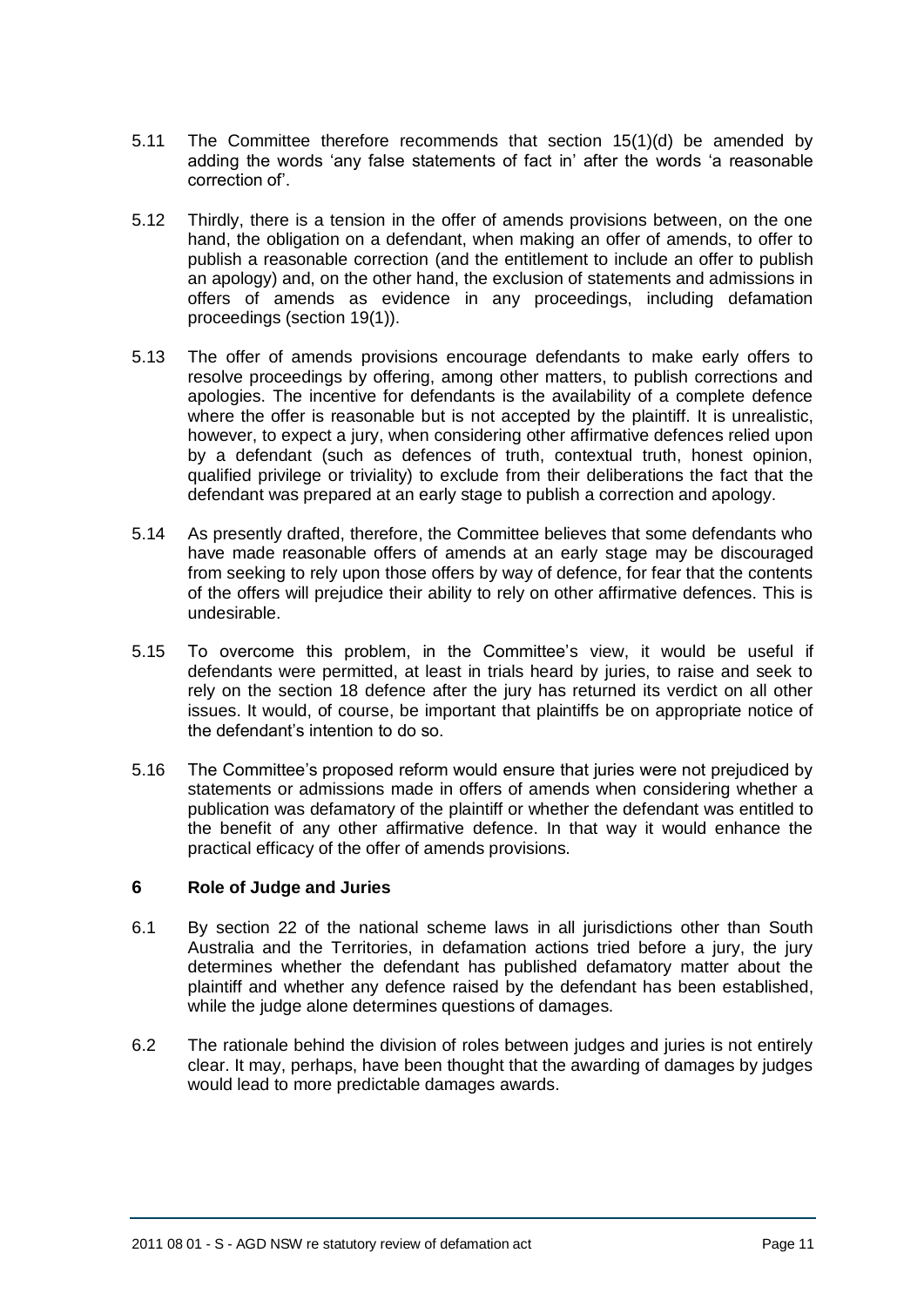- 6.3 In practice, the division of responsibilities gives rise to very serious problems. Judges do not have the benefit of knowing the process of reasoning underlying jury verdicts. When it comes to awarding damages, they are therefore entirely in the dark as to whether the jury considered a particular defamatory publication to be serious or relatively trivial. The problem is compounded because juries do not, in some jurisdictions, return verdicts identifying the defamatory meanings they have found to be conveyed by a publication, and more generally by the common law principle that a jury may find for the plaintiff upon a meaning not pleaded by the plaintiff, where that meaning is not substantially different from and is less serious than a pleaded meaning.<sup>1</sup>
- <span id="page-11-0"></span>6.4 Section 22 thus invariably gives rise to the potential that a judge will award damages upon the basis that a defamatory publication was relatively trivial, when the jury considered it to be very serious, or conversely that a judge will award a high level of damages in a case the jury considered to be relatively trifling.
- 6.5 The Committee therefore recommends that section 22 be amended, so that in cases heard before a jury, the jury determines the amount of damages (if any) that should be awarded to a successful plaintiff.
- 6.6 The Committee does not consider that its recommendation would be likely to lead to more unpredictable damages awards in defamation actions. In the first place, the potential for 'rogue' awards is significantly mitigated by the cap on general damages for non-economic loss in section 35 (currently \$324,000). Secondly, judges will, as in other areas of the law, and as they did in most jurisdictions before the advent of the national scheme laws, provide detailed directions to juries with a view to ensuring a 'sense of proportion' in the quantum of defamation awards.<sup>18</sup> Thirdly, appellate courts will intervene in appropriate cases where juries return disproportionately high or low damages awards.<sup>19</sup>

### **7 Truth**

7.1 Perhaps the biggest stumbling block to the achievement of national uniformity in Australia's defamation laws prior to 2005 was the division between those jurisdictions where truth alone was a defence (Victoria, South Australia, Western Australia and the Northern Territory), and those jurisdictions where, to succeed in a defence of justification, defendants had to prove not only substantial truth but also that their publication was published for the public benefit (Queensland, Tasmania and the  $ACT$ <sup>20</sup> or that it concerned a matter of public interest or was published on an occasion of qualified privilege (New South Wales).<sup>21</sup>

 <sup>17</sup> *David Syme & Co Ltd v Hore-Lacy* (2000) 1 VR 667; *Nationwide News Pty Ltd v Moodie* (2003) 28 WAR 314; *Advertiser News-Weekend Publishing Co Ltd v Manock* (2005) 91 SASR 206; *John Fairfax Publications Pty Ltd v ACP Publishing Pty Ltd* (2005) 157 ACTR 28; *John Fairfax Publications Pty Ltd v Zunter* [2006] NSWCA 227; *John Fairfax Publications Pty Ltd v Hitchcock* (2007) 70 NSWLR 484; *West Australian Newspapers Ltd v Elliott* (2008) 37 WAR 387.

<sup>18</sup> *Jones v Pollard* [1997] EMLR 233, 257.

<sup>19</sup> *Carson v John Fairfax & Sons Ltd* (1993) 178 CLR 44, 59.

<sup>20</sup> *Defamation Act 1889* (Qld), s 15; *Defamation Act 1957* (Tas), s 15; *Civil Law (Wrongs) Act 2002* (ACT), s 127. It was strongly arguable that the common law defence of truth alone applied in the ACT as an alternative to the statutory defence. There was a statutory defence of truth plus public benefit in Western Australia that operated as an alternative to the common law defence of truth alone: *Criminal Code* (WA), s 356.

<sup>21</sup> *Defamation Act 1974* (NSW), ss 7(2), 15.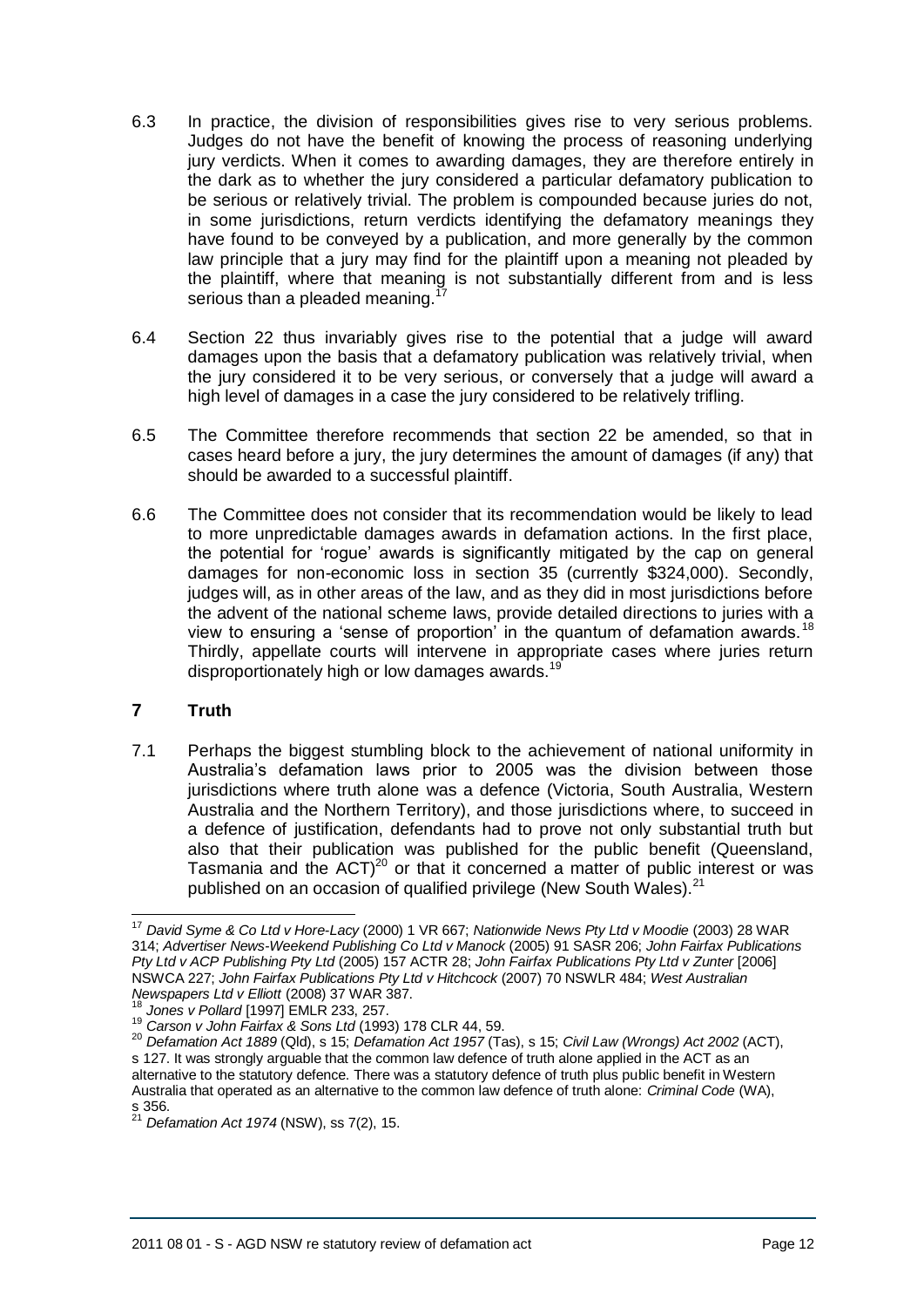- 7.2 The national scheme laws restored the operation, in New South Wales, Queensland, Tasmania and the ACT, of the common law defence of truth alone, and introduced two statutory truth-related defences: the defence of substantial truth (section 25), and the defence of contextual truth (section 26).
- 7.3 In his second reading speech for the Defamation Bill 2005, the then NSW Attorney-General, Bob Debus said:<sup>22</sup>

Perhaps the single greatest obstacle to uniform defamation laws over the past 25 years has been the inability of the States and Territories to reach agreement in relation to the 'truth' defence. At present, 'truth alone' is a defence to defamation actions in South Australia, Victoria, Western Australia and the Northern Territory (as well as England and New Zealand). In Queensland, Tasmania and the Australian Capital Territory it is necessary to prove both truth and public benefit. Only in New South Wales is it necessary to prove both truth and public interest.

It is likely that our convict past had something to do with the abandonment by NSW of the common law defence of truth alone.

The rationale for the common law defence of 'truth alone' was put very succinctly in *Rofe v Smith Newspapers*: The reason upon which this rule rests…is that, as the object of the civil proceedings is to clear the character of the plaintiff, no wrong is done to him by telling the truth about him. The presumption is that, by telling the truth about a man, his reputation is not lowered beyond its proper level, but is merely brought down to it… (1924) 25 SR (NSW) 4.

The common law position means that a person is not entitled to receive compensation—perhaps hundreds of thousands of dollars—merely because something truthful about them has been published.

It also means that a person cannot be held legally liable and forced to pay damages merely for telling the truth.

- 7.4 The Committee (with the exception of a minority of members in New South Wales) notes with considerable alarm the position adopted by a majority of the authors of the submission of the NSW Bar to the statutory review that the 'public interest' requirement for the defence of truth ought to be reintroduced.
- 7.5 The reintroduction of a 'public interest' requirement would, in the view of most members of the Committee, be a gravely retrograde step. In the first place, it would fundamentally and irrevocably undermine national uniformity. The proposal should be rejected on that ground alone. Secondly, the widespread criticisms of the former position that obtained in New South Wales, Queensland, Tasmania and the ACT were well-placed: a 'public interest' or 'public benefit' requirement inherently distorts the law of defamation, is uncertain in its scope and application, and has the effect of making it unlawful in some circumstances to speak the truth – not because what is said undermines the reputation the plaintiff deserves to have, but because it infringes the plaintiff's privacy. In the view of most members of the Committee, privacy and defamation are and ought to be treated by the law as two distinct spheres of discourse. As the Australian Law Reform Commission observed in its 1979 report, *Unfair Publication*: 23

 $\overline{\phantom{a}}$  $22$  Legislative Assembly Hansard, 18 October 2005, 18684–5.

<sup>23</sup> ALRC, *Unfair Publication: Defamation and Privacy* (Report No. 11, 1979), page x; see also ibid, [124]–[125].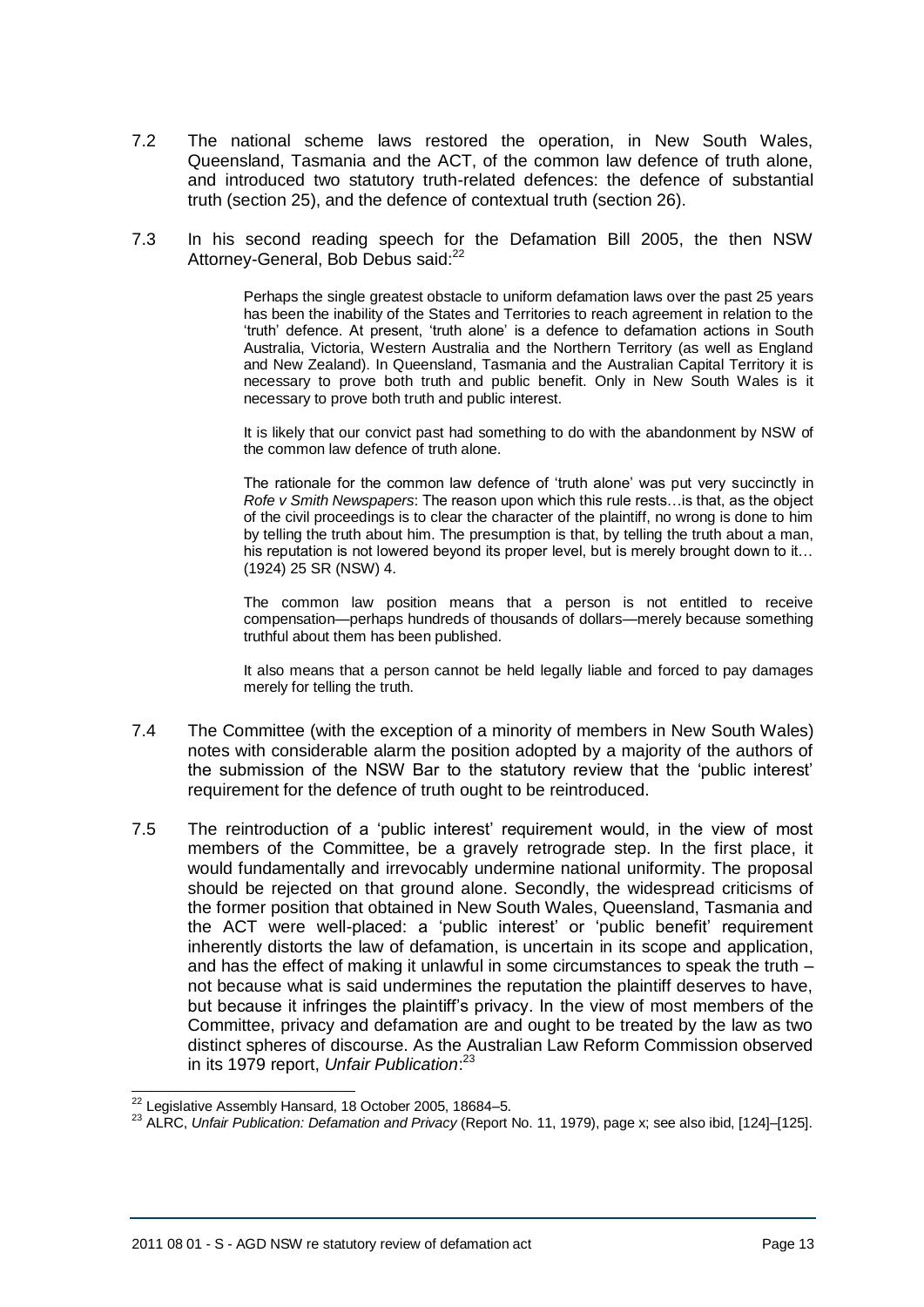The result [of a 'public interest' or 'public benefit' requirement] is to add an uncertain and unpredictable ingredient to the defence, causing suppression of material which could be proved to be true. If true material is to be suppressed by law this should be done, so far as possible, by reference to clearly defined criteria.

7.6 The Committee notes that the Commonwealth government has recently announced its intention to expedite public consultation upon the merits of adopting the Australian Law Reform Commission's 2008 recommendation for the introduction of a statutory cause of action for serious invasion of privacy. $^{24}$ 

### <span id="page-13-0"></span>**8 Contextual Truth**

- 8.1 Section 26 of the national scheme laws prescribes a statutory defence of contextual truth. The policy underlying the defence, broadly, is that where a false imputation conveyed by a publication has not further damaged the reputation of the plaintiff having regard to the substantial truth of the publication as a whole, the plaintiff ought not to be entitled to recover damages. As the then NSW Attorney-General explained in his second reading speech for the Defamation Bill 2005, 'The purpose of the [section 26] defence is basically to prevent plaintiffs from taking relatively minor imputations out of their context within a substantially true publication'.<sup>25</sup>
- 8.2 The Committee believes that section 26 of the Act is not achieving its intended objectives and that it requires amendment. The Committee's view is that there are two reasons why section 26 is not working in practice: a common law line of authorities that restricts the ability of defendants to plead and justify imputations that differ from, but have a common sting with, imputations complained of by the plaintiff; and drafting problems with section 26 itself.
- 8.3 **Common law authorities.** The common law defence of truth alone and the statutory defence of substantial truth (section 25) have two potentially different spheres of operation. The common law affords a defence of truth where the defendant proves the substantial truth of 'the words complained of'.<sup>26</sup> Section 25, on the other hand, affords a defence where the defendant proves that 'the defamatory imputations carried by the matter of which the plaintiff complains' are substantially true. The common law and statutory defences are thus capable, at least in theory, of operating differently with respect to the same publication.
- 8.4 There has been much debate in the authorities about the extent to which a defendant ought to be permitted to plead and seek to justify an imputation not complained of by the plaintiff. Although the matter has not been authoritatively determined, it seems unlikely that a defendant could plead and seek to justify an imputation of which the plaintiff has not complained under section 25: the section expressly speaks of imputations 'of which the plaintiff complains'.<sup>27</sup>

j <sup>24</sup> ALRC, *For Your Information: Australian Privacy Law and Practice* (Report No. 108, 2008), section 74.

<sup>25</sup> Legislative Assembly Hansard, 18 October 2005, 18685.

<sup>26</sup> *Reynolds v Times Newspapers Ltd* [2001] 2 AC 127, 192.

<sup>&</sup>lt;sup>27</sup> Defendants were not permitted to plead and seek to justify meanings other than those complained of by the plaintiff where statutory truth defences were relied upon under the previous regime of differing State and Territory laws: see *Robinson v Laws* [2003] 1 Qd R 81; *Jones v John Fairfax Publications Pty Ltd* (2005) 67 NSWLR 434.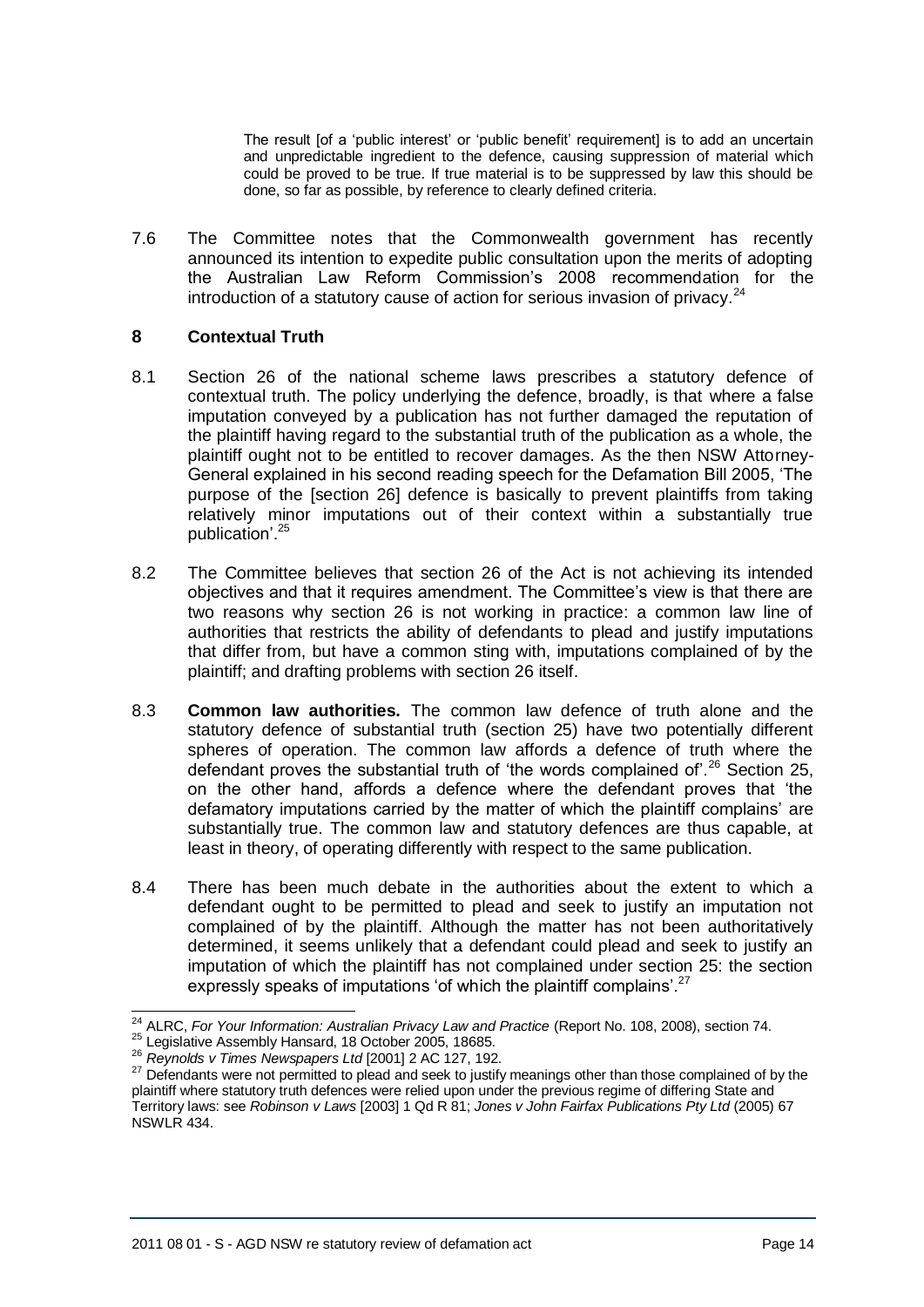- 8.5 The common law defence is more flexible, although the degree to which defendants may depart from the meanings complained of by the plaintiff has been severely circumscribed in Australia (but not in other common law countries) as a result of the line of authorities commencing with *David Syme & Co Ltd v Hore-Lacy*. <sup>28</sup> Whereas, prior to that line of authorities, a defendant could plead and seek to justify any imputation borne by the publication with a 'common sting' to an imputation complained of by the plaintiff, $29$  defendants may now only plead and seek to justify imputations that are not substantially different from, and less serious than, those complained of by the plaintiff.
- 8.6 The effect of the current common law position in Australia is that plaintiffs are encouraged, tactically, to plead narrow defamatory imputations that are untrue, so as to prevent defendants from pleading and seeking to justify broader meanings with a common sting that are matters of substantial truth.
- 8.7 The facts of the English decision of *Khashoggi v IPC Magazines Ltd*<sup>80</sup> provide a useful illustration. The plaintiff was the subject of a magazine article that alleged, in substance, that she was 'a lady of considerable sexual enthusiasm'.<sup>31</sup> The article also alleged, however, more specifically, but falsely, that the plaintiff had committed adultery with the president of another nation. The plaintiff sued on a narrow imputation to the effect that she had had an affair with the president of a foreign state. An issue before the court was whether the defendant ought to be allowed to plead and justify a broader imputation, to the effect that the plaintiff was promiscuous. Sir John Donaldson MR held that such a plea ought to be allowed to go to the jury.
- 8.8 The opposite result would occur in Australia. An imputation of promiscuity is almost certainly substantially different from, and more serious than, an imputation that a person has had a single, specific, extra-marital affair. In Australia, in such a case, the plaintiff would be entitled to a verdict, and damages, even though a jury might well think that the plaintiff could not in reality have suffered any reputational damage by reason of the publication as a whole, having regard to its substantial truth.
- 8.9 A consequence of the narrowing of the common law principles in Australia is thus that plaintiffs may be entitled to damages in respect of publications which are, taken as a whole, substantially true, even though some narrow aspect of the publication which is unlikely to have further harmed the reputation of the plaintiff is false. This result is at odds with the policy underlying the section 26 defence of contextual truth.
- 8.10 **Drafting implications.** As other submissions to the statutory review have pointed out, there are also implications arising out of the drafting of section 26 of the national scheme laws which are having the effect of preventing the section from achieving its objective. The problems were highlighted by Simpson J in *Kermode v*

 $^{28}$  (2000) 1 VR 667. The most significant of the other cases in this line of authority are set out above at n [17.](#page-11-0) <sup>29</sup> eg *Polly Peck Holdings plc v Trelford* [1986] QB 1000; *Lucas-Box v News Group Newspapers Ltd* [1986] 1

WLR 147; *Khashoggi v IPC Magazines Ltd* [1986] 1 WLR 1412.

 $30$  [1986] 1 WLR 1412.

 $31$  ibid, 1414.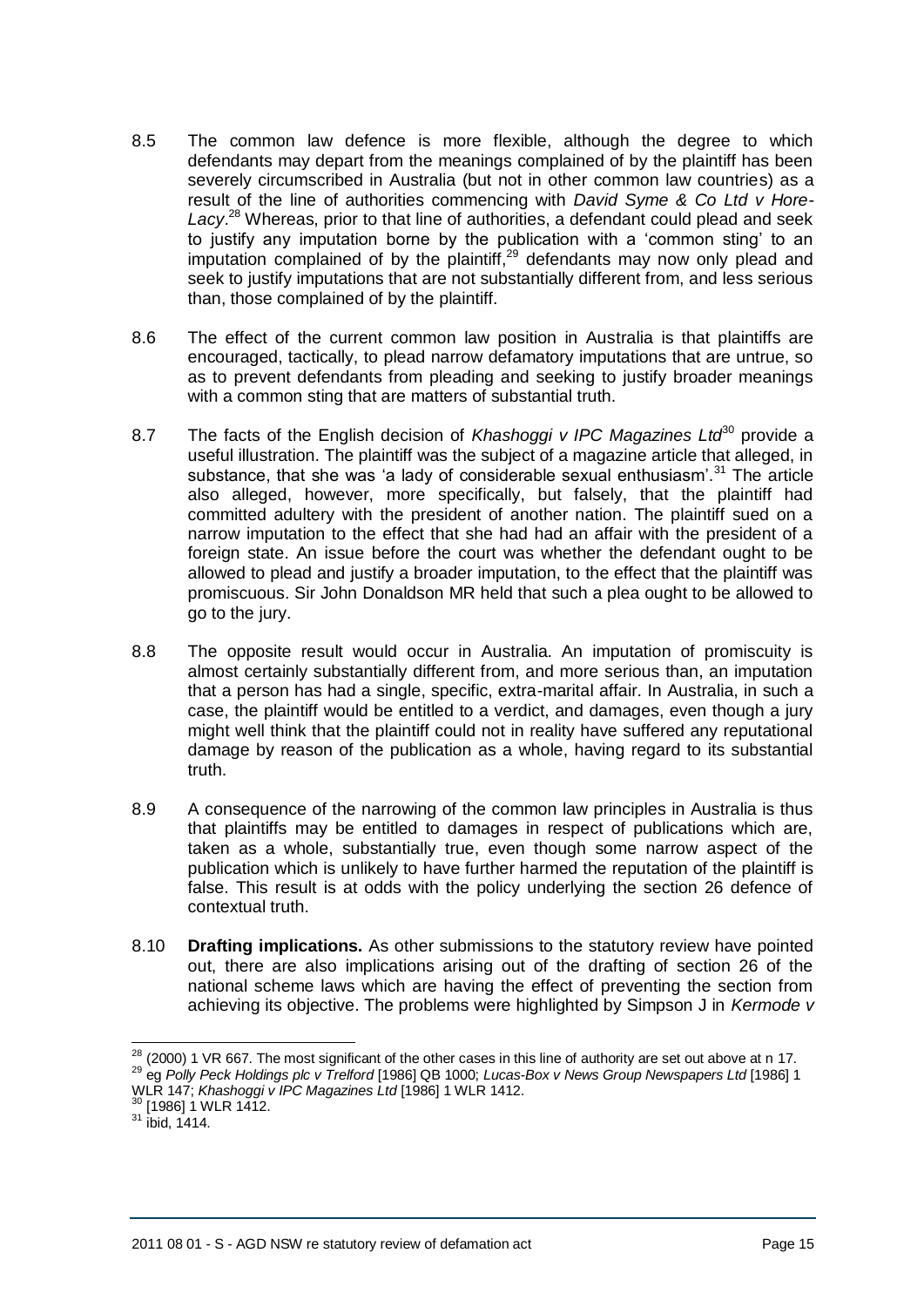*Fairfax Media Publications Pty Ltd*. <sup>32</sup> The New South Wales Court of Appeal recently dismissed an appeal from her Honour's decision.<sup>33</sup>

- 8.11 Section 26 states that the contextual imputations pleaded by the defendant must be 'in addition to' the defamatory imputations of which the plaintiff complains. This prevents the defendant from 'pleading back' and justifying any of the plaintiff's imputations in support of a contextual truth defence. The section is thus quite different from its predecessor, section 16 of the *Defamation Act 1974* (NSW), which allowed defendants to plead and seek to justify in support of a contextual truth defence 'another imputation', whether or not it had been pleaded by the plaintiff.
- 8.12 As Simpson J noted, the capacity to 'plead back': $34$

had the considerable benefit of achieving the objective of the enactment of s 16 … of putting before the jury the ultimate question: of all those imputations conveyed, and defamatory, and having regard to those proven to be true: was the plaintiff's reputation further injured by those imputations of which the defendant had not proven truth? The exercise was a balancing one; all true defamatory imputations were put in one side of the scale, all unproven defamatory imputations in the other…

It would have defeated the purpose of s 16 to exclude from the ultimate balance any imputations pleaded by the plaintiff, and successfully defended as true by the defendant.

8.13 Simpson J held that, as a matter of proper statutory construction, the words 'in addition to' in section 26 simply do not permit the practice of pleading back. She went on, however, to say:<sup>35</sup>

So strongly am I of the view:

- (i) that the construction I have adopted is not only correct, it is the only one open;
- (ii) that that result does not achieve what the Parliament had in mind; and
- (iii) that that result significantly diminishes the value of the s 26 defence;

that I propose, through the avenues available, to draw these reasons to the attention of those charged with the responsibility of statutory reform.

8.14 On 30 June 2011 (after all other submissions for the current review had been lodged), the NSW Court of Appeal handed down its decision in *Besser v Kermode*. <sup>36</sup> The Court agreed with Simpson J's construction of section 26 and dismissed the appeal, concluding that on a proper construction of the section, pleading back was not allowed.

<sup>33</sup> *Besser v Kermode* [2011] NSWCA 174.

 $32$  [2010] NSWSC 852.

<sup>[2010]</sup> NSWSC 852, [26]–[27].

 $35$  ibid, [56].

<sup>&</sup>lt;sup>36</sup> [2011] NSWCA 174.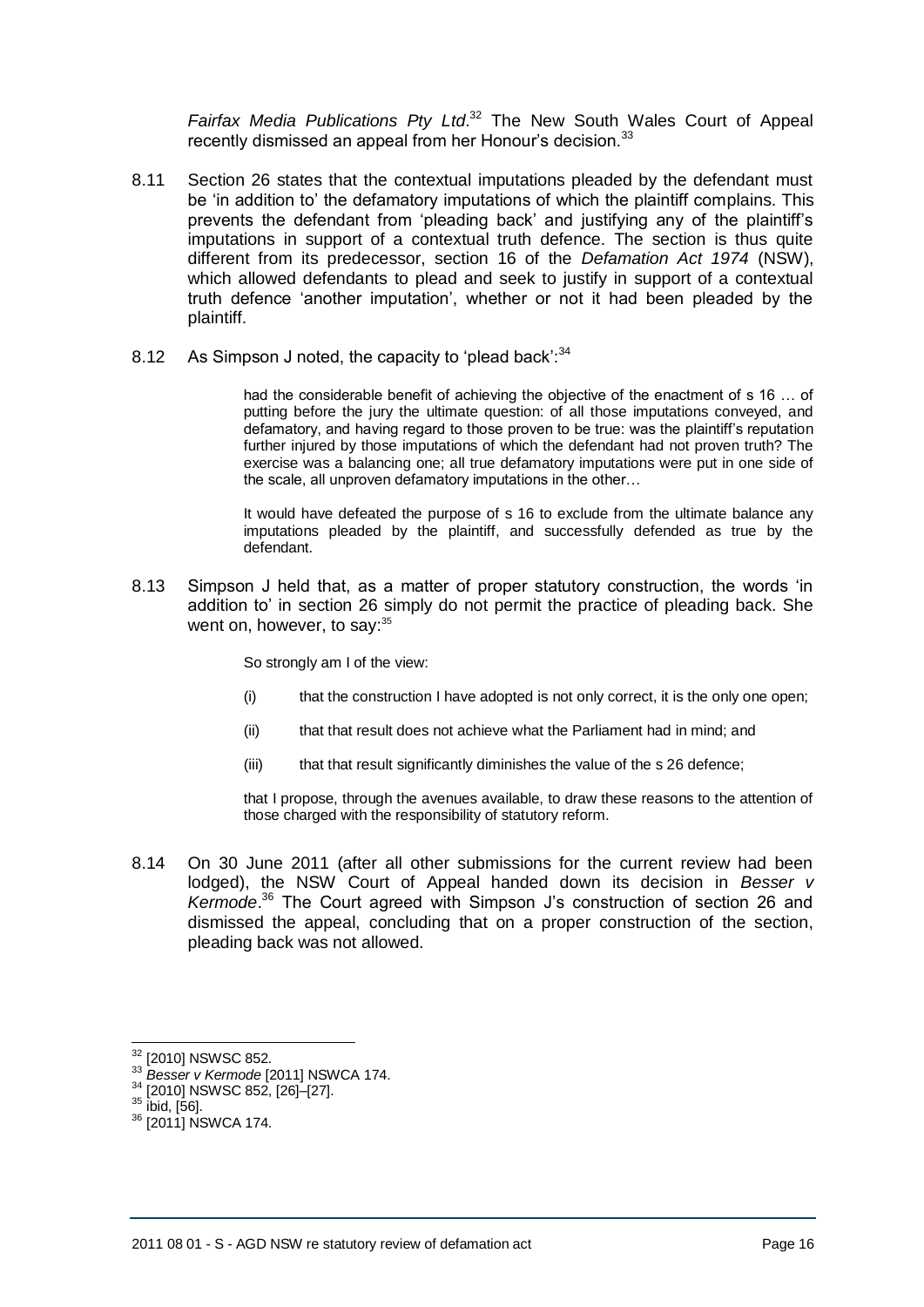#### 8.15 However, McColl JA, with whom Beazley and Giles JJA agreed, said:<sup>37</sup>

I do not discern any legislative intention … that the s 26 defence was to continue the pleading-back practice which prevailed under s 16 of the 1974 Act. Rather, in my view, the structure of the 2005 Act and the language of s 26 belie any such intention. The New South Wales Attorney General said, in the Second Reading Speech to the Bill that became the 2005 Act, in reference to cl 26 that there would be a defence of contextual truth under the 2005 Act, that there had been one under the 1974 Act and that '[t]he purpose of the defence [was] basically to prevent plaintiffs from taking relatively minor imputations out of their context within a substantially true publication'. That position is still open under s 26.

- 8.16 With respect, the Committee disagrees with this view. None of the sources cited by her Honour indicate a clear view regarding Parliament's intention in respect of the relevant question. Rather, it seems that no attention was paid to the potential implications of the inclusion of the words 'in addition to' in section 26(a).
- 8.17 More fundamentally, not permitting defendants to plead back and justify a plaintiff's imputations in support of a defence of contextual truth plainly does affect the operation of the section in a way that undermines its purpose. Section 26 is a defence: proof of its elements by a defendant is a complete answer to a defamation claim. Where a plaintiff pleads a true imputation of a serious character, with the effect thereby of depriving the defendant of the ability to rely on a defence of contextual truth founded upon that imputation, the best the defendant can do is to rely upon the truth of the imputation in partial justification of the plaintiff's claim.<sup>38</sup> As McColl JA herself acknowledged, in such a case the defendant 'will be unable to defeat the plaintiff's cause of action entirely'.<sup>39</sup>
- 8.18 The drafting of section 26 thus encourages plaintiffs to plead true imputations, or to amend their statements of claim after a defence of contextual truth has been pleaded so as to plead back the contextual imputations themselves, in order to prevent defendants from being able to rely on the section 26 defence. By pleading tactically, plaintiffs can thus recover damages for minor imputations that have not further harmed their reputations having regard to the substantial truth of the publication as a whole. Such outcomes are inconsistent with the object stated in section 3(c) of the national scheme laws, namely to provide for effective and fair remedies 'for persons whose reputations are harmed by the publication of defamatory matter'.
- 8.19 In the Committee's view, it cannot have been the intention of Parliament that plaintiffs should be able to recover damages for defamation only by reason of the fact that they have tactically outflanked the defendant at the pleading stage.
- 8.20 **Recommendation.** The Committee's view is that plaintiffs ought not to be entitled to recover damages for defamation in respect of a publication where, having regard to the substantial truth of the publication as a whole, their reputation has not suffered further harm by reason of the falsity of a relatively minor imputation that they have selected for complaint.

  $37$  ibid, [82].

 $38$  ibid, [50], [86(c)].

 $39$  ibid, [89].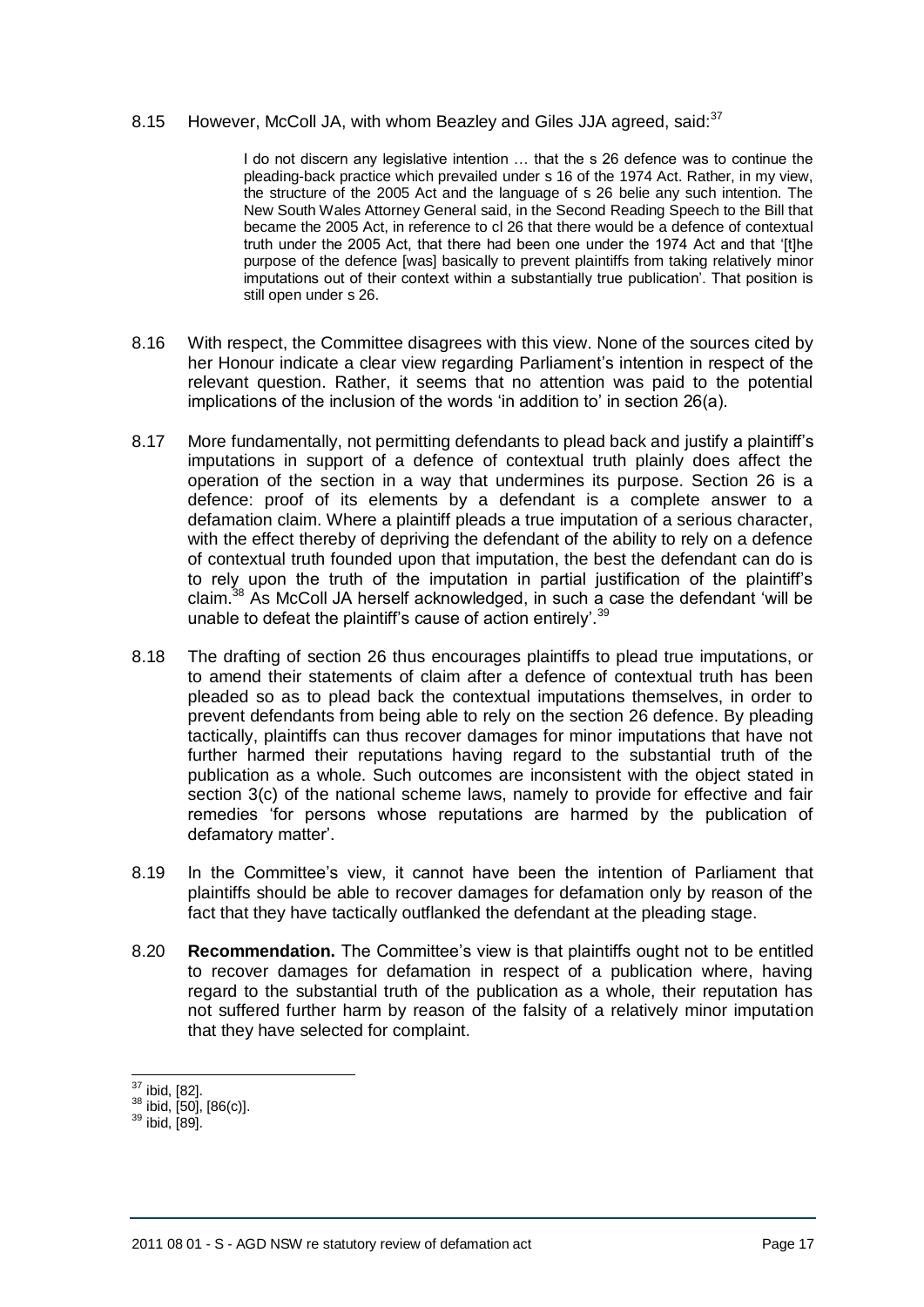- 8.21 Put another way, the Committee's view is that defendants ought to be allowed to plead and justify any imputations conveyed by a publication (whether complained of by the plaintiff or not, and whether they have a common sting with the imputations complained of by the plaintiff or not), and to succeed in a defence of contextual truth if the substantial truth of those imputations is such that the plaintiff's reputation has not been further harmed by any false imputations of which the plaintiff has complained.
- 8.22 The Committee considers that this view accords with the intent underlying the section 26 defence, and is consistent with the objects of the national scheme laws, by striking a proper balance between freedom of expression and the provision of 'effective and fair remedies for persons whose reputations are harmed by the publication of defamatory matter' (section 3(c)).
- 8.23 Having regard to all of these matters, the Committee recommends that section 26 be amended so that it provides as follows:
	- (1) It is a defence to the publication of defamatory matter if the defendant proves that –
		- (a) the matter carried one or more defamatory imputations that are substantially true (*contextual imputations*); and
		- (b) any defamatory imputations of which the plaintiff complains, but which are not substantially true, do not further harm the reputation of the plaintiff because of the substantial truth of the contextual imputations.
	- (2) For the purposes of subsection (1), a contextual imputation may be:
		- (a) a defamatory imputation complained of by the plaintiff that is substantially true;
		- (b) a defamatory imputation that is in addition to the defamatory imputations of which the plaintiff complains that is substantially true; or
		- (c) a defamatory imputation that has a common sting with a defamatory imputation of which the plaintiff complains that is substantially true.
- 8.24 Apart from ensuring that section 26 achieves its intended objective, the Committee's recommendation would also reduce the potential for tactical pleading of imputations by all parties in defamation proceedings, be likely to lead to a concomitant reduction in interlocutory disputation, and ensure that neither party could prevent the 'real' meaning of a publication from being put before the trier of fact in defamation proceedings.

# <span id="page-17-0"></span>**9 Honest Opinion**

- 9.1 The statutory defence of honest opinion (section 31) is more liberal than its common law counterpart, the defence of fair comment, in that:
	- (a) it is not subject to a requirement that the opinion be objectively fair;
	- (b) the material upon which an opinion can be based includes material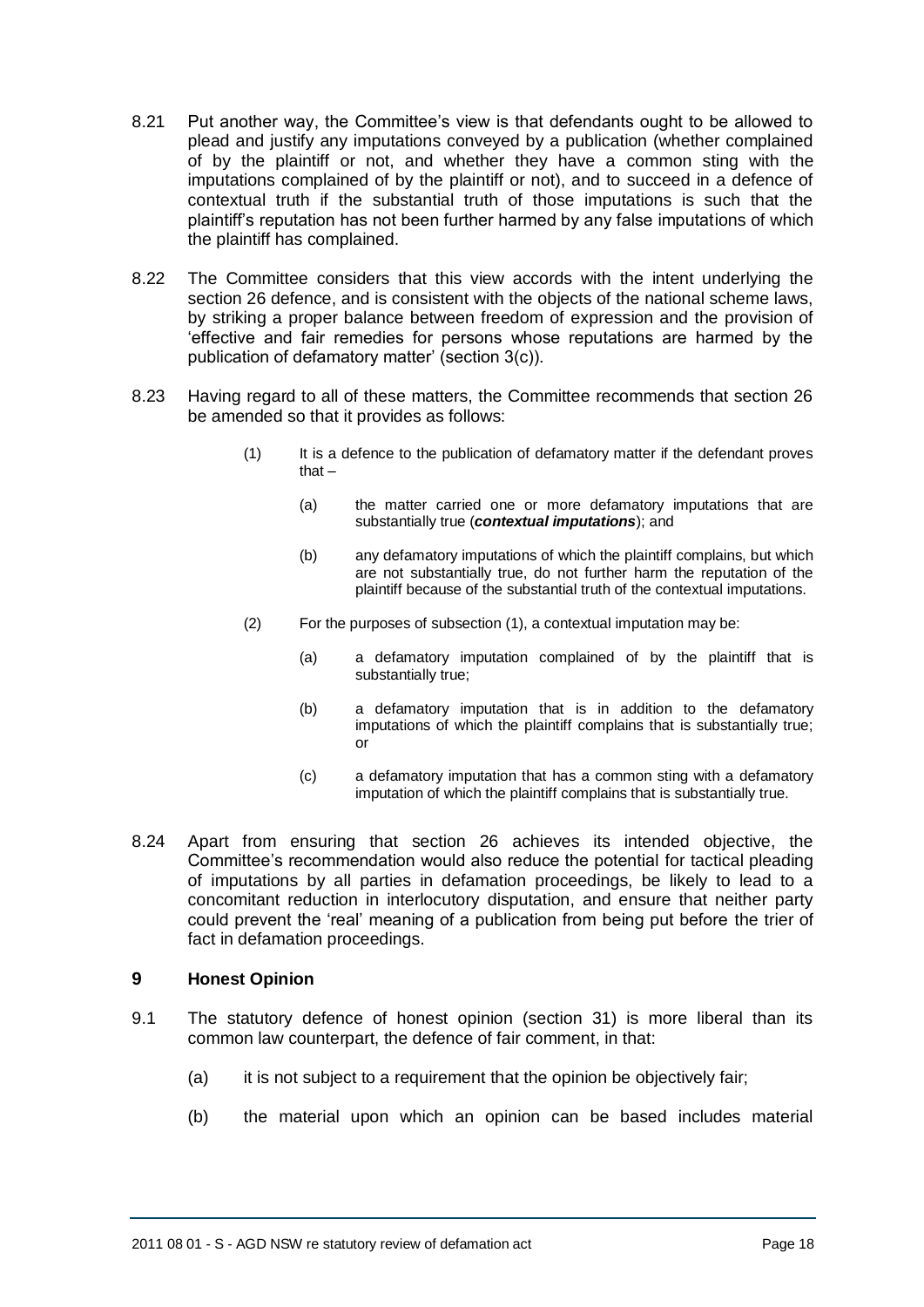published on occasions of qualified privilege at common law or under statute;

- (c) there is no express requirement that the facts upon which an opinion is based be stated or indicated by the publisher, or matters of general knowledge or notoriety; and
- (d) there are distinct defences for employers and principals who publish the opinions of their employees and agents, and for the publishers of comments by third party commentators.
- 9.2 There are two aspects of the honest opinion defence which, in the Committee's view, require clarification.
- 9.3 First, while it is not an express requirement of the statutory honest opinion defence that the facts upon which the opinion is based be stated or indicated by the publisher, or matters of general knowledge or notoriety,<sup>40</sup> the Victorian Court of Appeal in *The Herald & Weekly Times Pty Ltd v Buckley* held that section 31 is to be interpreted as if there were such a requirement. $41$  The Court of Appeal's interpretation restricts the availability of the defence, and is at odds with the intended liberalising approach of the national scheme laws.
- 9.4 To take a simple example, the statement 'John Smith is the worst player in the national football league' is an expression of an opinion on a matter of public interest that conveys a defamatory meaning. The facts upon which the opinion is based, however, are not stated, indicated or matters of general knowledge or notoriety. As a consequence, opinions of that kind are not protected by the common law defence of fair comment. The intent of the section 31 defence appeared to be to extend protection to expressions of opinion of that kind. The effect of the Court of Appeal's decision in *The Herald & Weekly Times Pty Ltd v Buckley*, however, is that such opinions remain unprotected.
- 9.5 In order to ensure that the defence meets its intended objective, the Committee therefore recommends that section 31 be amended to state expressly that it is not a requirement of the defence that the facts upon which an opinion is based be stated or indicated in the publication, or otherwise known to recipients. The Committee observes that the approach it recommends is consistent with the draft Defamation Bill currently being considered in England and Wales.<sup>42</sup>
- 9.6 Secondly, section 31 distinguishes between statements of fact and expressions of opinion. As well as opinions, however, the common law defence of fair comment protects deductions, inferences, conclusions, criticisms, judgments, remarks and observations. Even explicit statements of fact may be treated as comments, for the purposes of the common law defence of fair comment, if they would be understood by recipients as inferences from other facts.<sup>43</sup>

 $\overline{\phantom{a}}$  $40$  cf the draft honest opinion defence included in the Commonwealth Attorney-General's Department paper, 'Revised outline of a possible national defamation law', July 2004, in which such a requirement was expressly contemplated.

 $^{41}$  (2009) 21 VR 661, [84].

 $^{42}$  Ministry of Justice, 'Draft Defamation Bill', Consultation Paper CP3/11, March 2011, Annex A, clause 4.

<sup>43</sup> See eg *Channel Seven Adelaide Pty Ltd v Manock* (2007) 232 CLR 245, [35].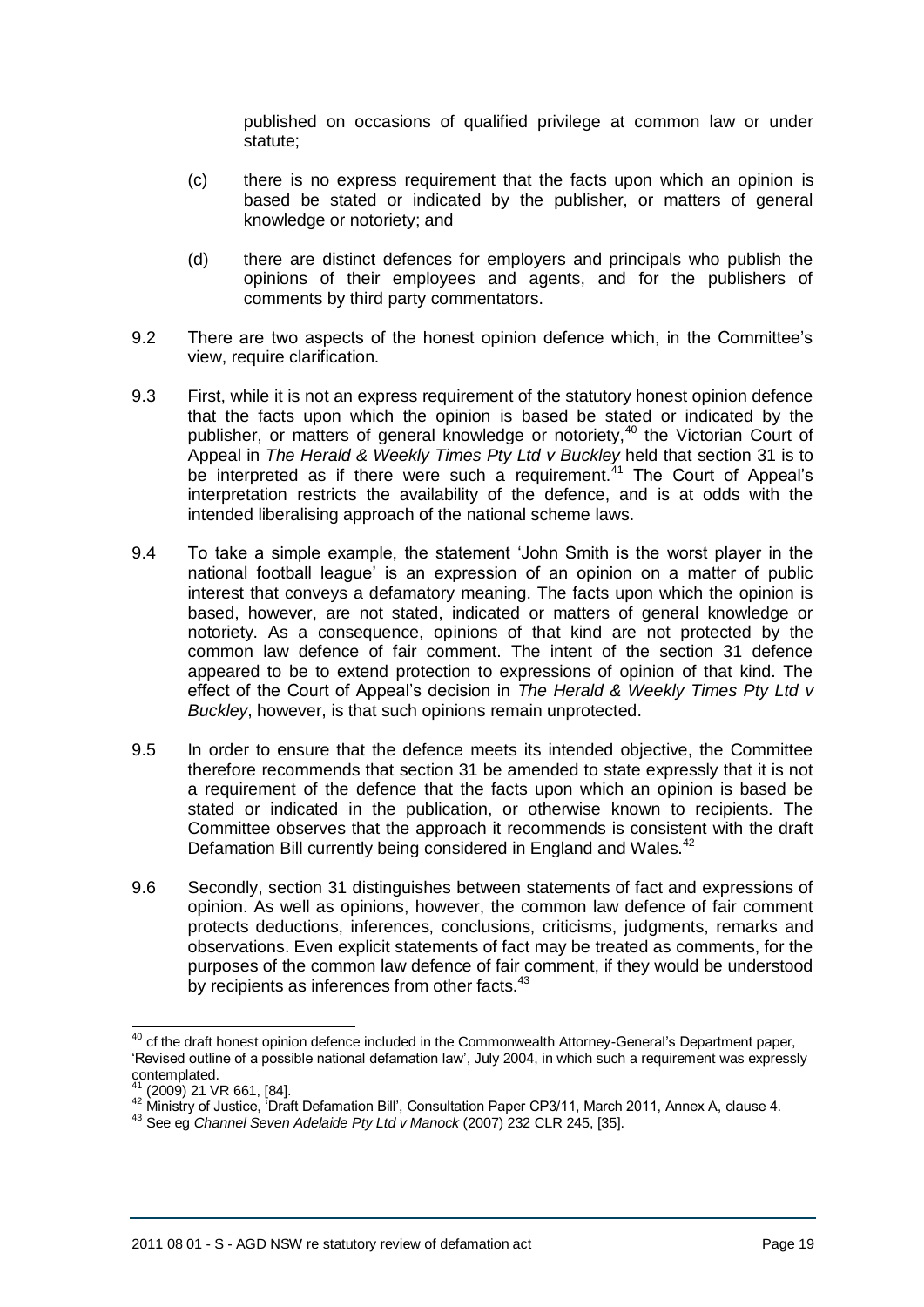- 9.7 The Committee recommends that a definition of 'opinion' be inserted in section 31 to make it clear that the section 31 defence protects the same range of comments as the common law defence of fair comment. An appropriate non-exhaustive definition for the word 'opinion' would be the description of a 'comment' given by Lush J in his much-quoted judgment in *Clarke v Norton*, namely anything 'which is or can reasonably be inferred to be a deduction, inference, conclusion, criticism, judgment, remark [or] observation<sup>'.44</sup>
- 9.8 The Committee makes two further observations.
- 9.9 First, it appears that journalists are being sued more often in a personal capacity under the national scheme laws than they were under the previous regime of differing State and Territory laws. Plaintiffs appear to be adopting the course of suing journalists personally in order to guard against the risk that their employers will have a defence, in respect of the publication of their defamatory opinions, under section 31(2). It will generally be difficult or impossible for a plaintiff to prove, for the purposes of section 31(4)(b), that an employer 'did not believe that the opinion was honestly held by the employee … at the time the defamatory matter was published' in order to defeat the defence under section 31(2). Because media organisations are vicariously liable for the acts of their employees and agents in the course of their employment or agency, this phenomenon significantly reduces the effectiveness of the defence in section 31(2) of the Act.
- 9.10 Secondly, the Committee believes that, for most practical purposes, the section 31 defence has superseded the common law defence of fair comment. Nonetheless, the Committee does not think the common law defence should be abolished. The common law defence of fair comment has been described as a '*bulwark of free speech*' <sup>45</sup> and '*of vital importance to the rule of law on which we depend for our personal freedom*.'<sup>46</sup> The common law defence continues to evolve.<sup>47</sup> A statutory defence, of course, cannot evolve in the same way as the common law. In addition, as already noted, because of the absence of an expansive definition of 'opinion', the statutory defence as presently drafted may protect a narrower range of publications than the common law defence.

# **10 Absolute and Qualified Privilege**

- 10.1 The statutory defences of absolute and qualified privilege in sections 27 to 30 of the national scheme laws have, for most practical purposes, replaced their common law equivalents. There have, however, been few cases to consider the operation of the statutory defences since the commencement of the national scheme laws in 2006.
- 10.2 The Committee's view is that the statutory defences are well adapted to the achievement of the objects of the national scheme laws.

 $\overline{\phantom{a}}$ <sup>44</sup> [1910] VLR 494, 499.

<sup>45</sup> *Gatley on Libel and Slander* (10th ed, 2004), [12.1], citing the Faulks Committee Report (1975), para 151.

<sup>46</sup> *Lyon v Daily Telegraph* [1943] 1 KB 746, 753.

<sup>47</sup> See eg *Joseph v Spiller* [2010] 3 WLR 1791.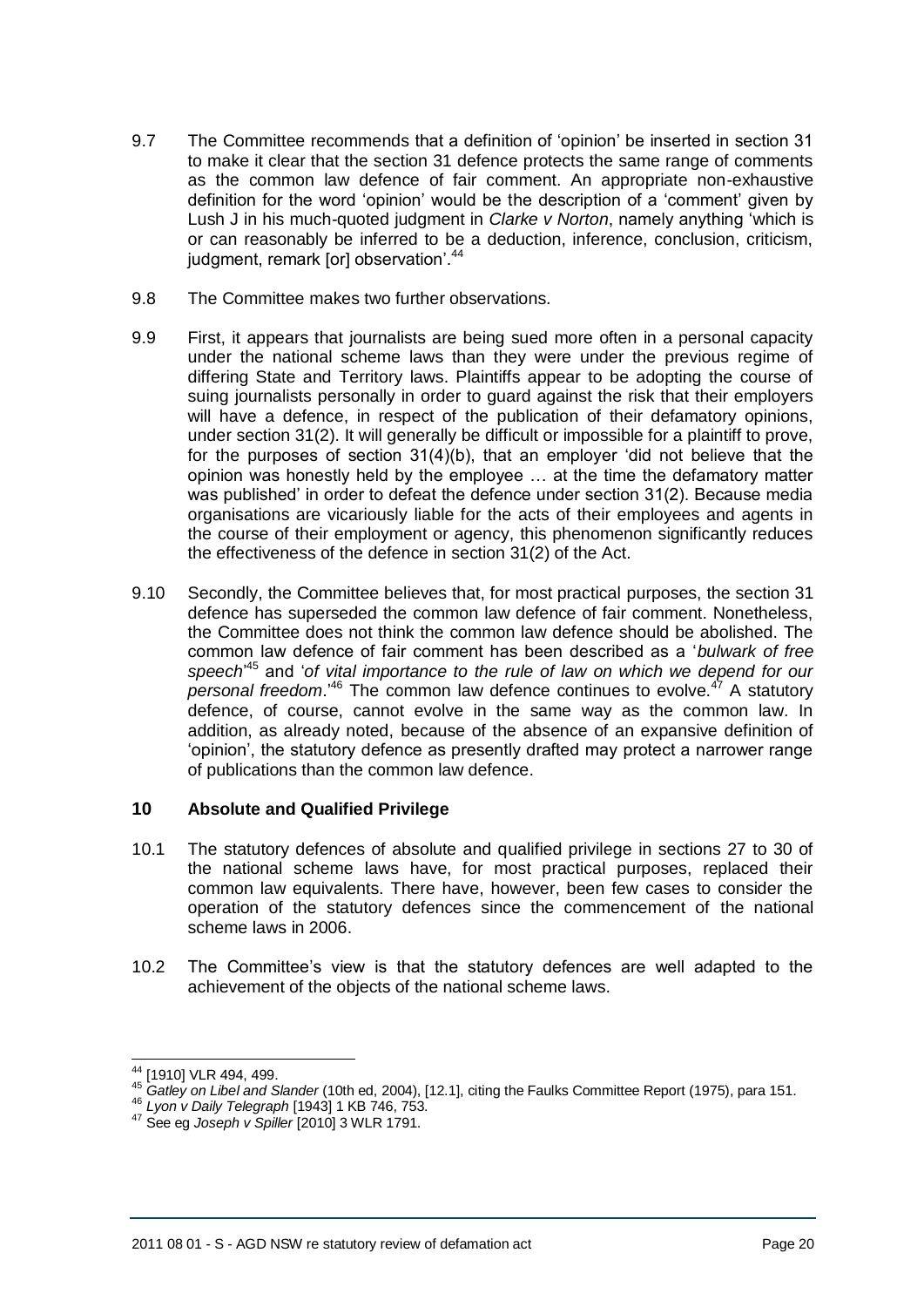10.3 Some members of the Committee have expressed concern that the section 30 defence of qualified privilege for the provision of certain information might be interpreted by courts in a manner inconsistent with legislative intent, by treating the factors in section 30(3) as hurdles for defendants to overcome in order to establish that their conduct was reasonable in the circumstances. Other members of the Committee have pointed out that an analogous approach has been emphatically rejected in the United Kingdom by the House of Lords.<sup>48</sup> This matter may be better addressed at a future review of the operation of the national scheme laws after a corpus of relevant authorities has been built up.

### **11 Innocent Dissemination**

- 11.1 Section 32 of the national scheme laws prescribes a defence of innocent dissemination which is designed to protect subordinate distributors who convey defamatory matter of which they are not the original publisher in circumstances where they might fairly be said to be 'innocent', in that they did not know and had no reason to know that the matter was defamatory and their lack of knowledge was not due to negligence.
- 11.2 The Committee considers that there are two aspects of the section 32 defence that requirement amendment.
- 11.3 First, it seems that the intent of section 32 was to provide a defence for, among others, each of the categories of distributors identified in section 32(3), provided that they neither knew nor ought to have known that the matter they distributed was defamatory and provided that their absence of knowledge was not due to negligence. In its terms, however, section 32(3) only qualifies section 32(2)(a), and not sections 32(2)(b) or (c). This gives rise to real uncertainties and potentially uniust outcomes.
- 11.4 Take, for example, the situation of an ordinary Internet service provider (**ISP**) that makes space available on its servers for the storage of the websites of its subscribers. Such an ISP will almost certainly satisfy the description in sections  $32(3)(f)(ii)$  and (g), and will accordingly not be 'the first or primary distributor' of the content for the purposes of section 32(2)(a). It is difficult to see why, as a matter of policy, such an ISP should be held liable for the content generated by its subscribers, at least in a case where it is not actually aware of the nature of the content. Without the involvement of the ISP, however, the publication of the content stored on its servers would not occur. In that sense, the ISP might be an 'originator' of the content within the meaning of section 32(2)(b). Moreover, most ISPs will, sensibly, have contracts with their subscribers containing terms and conditions which permit them in various circumstances to modify or remove their subscribers' content.<sup>49</sup> By reason of such terms and conditions, ISPs may well have the 'capacity to exercise editorial control' over their subscribers' content within the meaning of section 32(2)(c). As a consequence, despite the apparent legislative intent, ISPs may not in fact be 'subordinate distributors' of the content contained on their servers for the purposes of section 32(1)(a).

 <sup>48</sup> *Jameel v Wall Street Journal Europe Sprl* [2007] 1 AC 359.

<sup>49</sup> See eg clauses 11.125 and 13.15–13.16 of Part G of the BigPond service section of Telstra's standard Customer Terms: http://www.telstra.com.au/customer-terms/download/document/bp-part-g.pdf.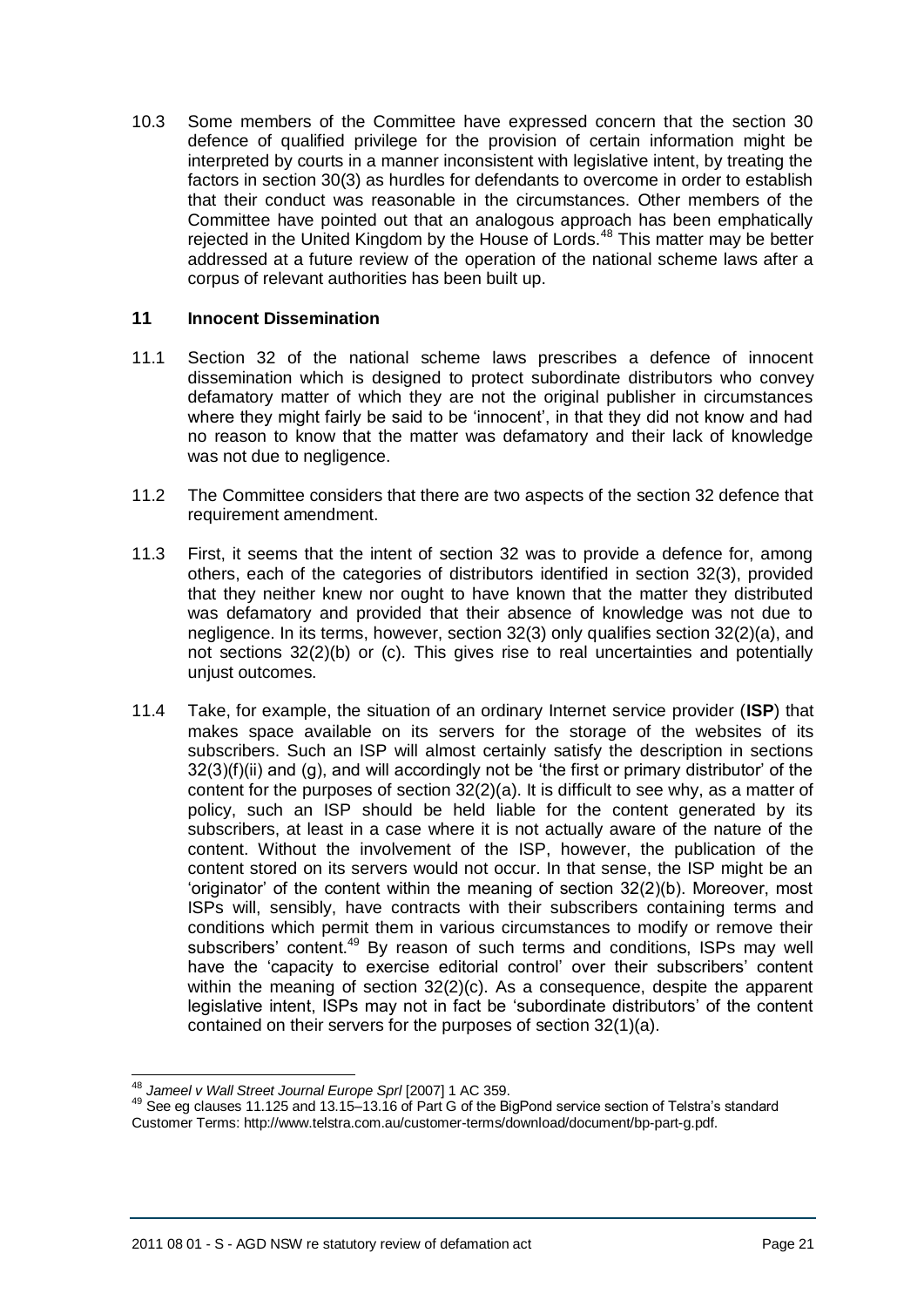- 11.5 The Committee recommends that this matter be remedied by, in section 32(3), deleting the words 'Without limiting subsection (2)(a), a person is not the first or primary distributor of matter merely because the person was' and substituting the words 'Without limiting subsection (2), a person is a subordinate distributor if the person was merely'.
- 11.6 Secondly, the section 32 defence is not available where a subordinate distributor knows, or ought reasonably to know, that particular matter is 'defamatory', or where the distributor's absence of knowledge is due to negligence. Matter is 'defamatory' if it conveys a defamatory meaning: in substance, a meaning that tends to lower the plaintiff in the estimation of ordinary members of the community.<sup>50</sup>
- 11.7 Much if not most matter that conveys a defamatory meaning is entirely lawful, because it is susceptible to one or other of the defences that protect the fundamental public interest in freedom of expression. There is nothing unlawful, for example, about the publication of defamatory matter that is substantially true, an honestly held opinion on a matter of public interest, or published on an occasion of absolute or qualified privilege either at common law or under statute.
- 11.8 The section 32 defence will thus not be available to subordinate distributors in many circumstances where they are merely involved in the distribution of matter that is entirely lawful. The limitations on the defence therefore have the potential to chill to a very considerable extent freedom of expression. Because of the drafting of section 32, it is in the interests of subordinate distributors such as ISPs, for example, to accede to demands for the removal of defamatory matter from servers within their control immediately upon learning of its existence, even where that matter is substantially true, an honestly held opinion on a matter of public interest, or published on an occasion of privilege. The chilling of freedom of expression in this manner is, in the Committee's view, contrary to the public interest.
- 11.9 The Committee accordingly recommends that section 32(1)(b) be amended as follows, so that the section 32 defence more effectively achieves its intent:

It is a defence to the publication of defamatory matter if the defendant proves that -

- … (b) the defendant neither knew, nor ought reasonably to have known, that:
	- (i) the matter was defamatory; and
	- (ii) the publication of the matter could not be justified or excused by a defence available at common law or under this Division (other than the defence in this section); and

 <sup>50</sup> eg *Radio 2UE Sydney Pty Ltd v Chesterton* (2009) 238 CLR 460.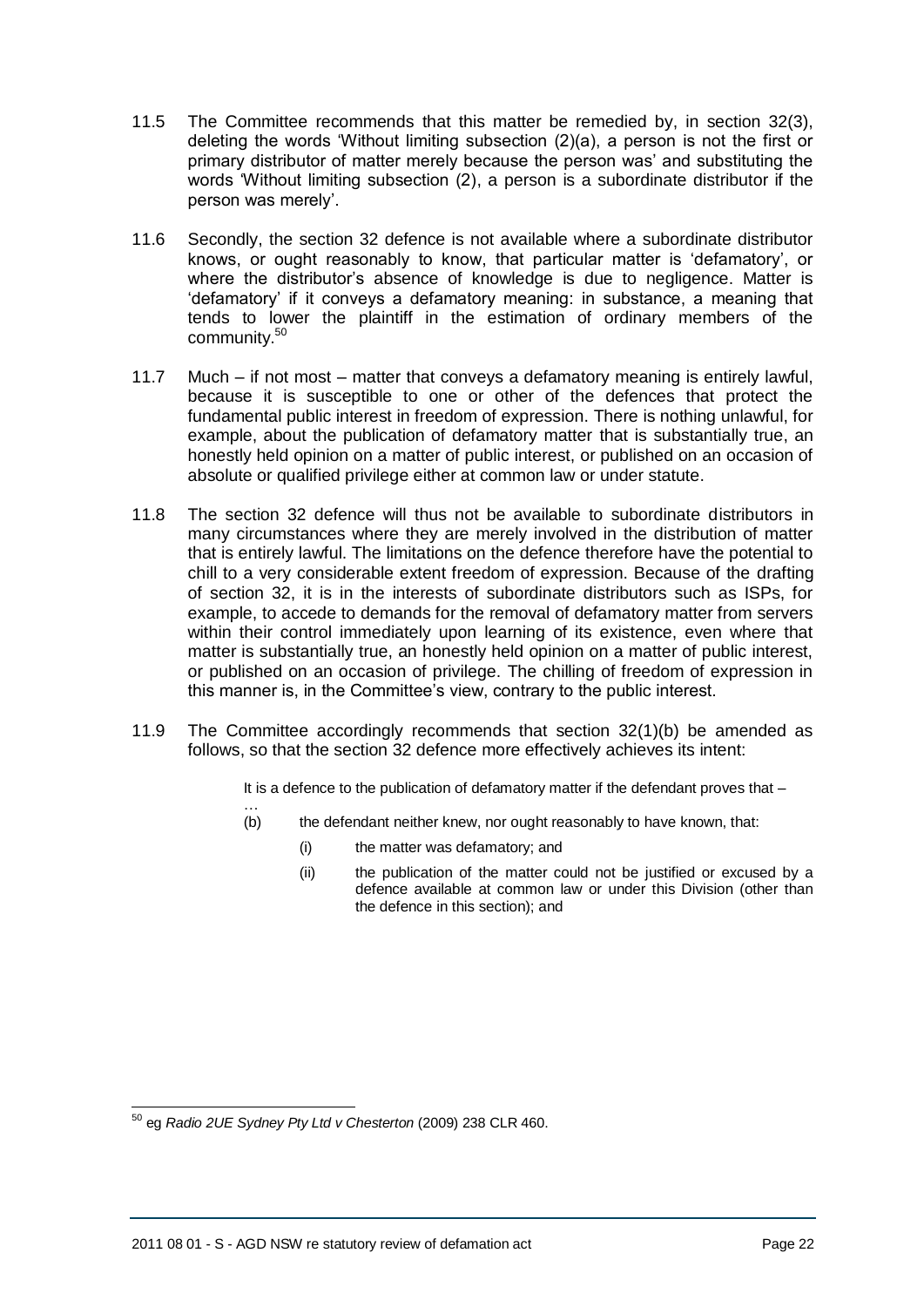11.10 The proposed amendment would accord with what Lord Denning MR said the position ought to be with respect to subordinate distributors in *Goldsmith v Sperrings Ltd*: 51

> no subordinate distributor … should be held liable for a libel … unless he knew or ought to have known that a newspaper or periodical contained a libel on the plaintiff himself; that is to say, that it contained a libel which could not be justified or excused…

11.11 The Committee does not believe that its recommendation would effect any injustice upon defamed persons. Persons legitimately seeking to have defamatory matter about them removed from material or equipment within the control of subordinate distributors ought to be able (and indeed ought to be required) to put the subordinate distributor on notice as to the reasons why they assert, for example, that the matter is not substantially true, or not an honestly held opinion on a matter of public interest, or not published on an occasion of absolute or qualified privilege. Where persons have put subordinate distributors on notice of relevant and persuasive facts, the subordinate distributor will continue to allow the distribution of the matter in question at their peril.

#### <span id="page-22-0"></span>**12 Cap on Damages for Non-Economic Loss**

- 12.1 Section 35 of the national scheme laws capped the damages for non-economic loss that may be awarded in defamation proceedings at \$250,000. With indexation, the cap is currently \$324,000.
- 12.2 By reason of the definition of 'maximum damages amount' in section 35(1), the cap is the maximum amount of damages for non-economic loss that may be awarded 'in defamation proceedings', not the maximum amount per cause of action or publication.
- 12.3 The intention of the national scheme laws was to reduce and render more predictable the amount of damages awarded in defamation cases, following manifestly excessive awards in cases such as *Ettingshausen v Australian*  Consolidated Press Ltd<sup>62</sup> and Carson v John Fairfax & Sons Ltd.<sup>53</sup> It is the Committee's view that the statutory cap has achieved this aim.
- 12.4 The statutory cap may have had a deterrent effect on the bringing of defamation claims in Australia, particularly in the period immediately following the commencement of the national scheme laws. More recently, however, in some cases, plaintiffs have sought to circumvent the statutory cap by issuing multiple proceedings in respect of separate publications giving rise to the same, similar or related imputations. For example, last year Sydney-based liquidator, Andrew Wily, issued seven separate defamation proceedings in relation to a number of articles published in *The Sydney Morning Herald*, *The Age* and on associated websites. The defendants were, at the time these submissions were prepared, seeking an order that the proceedings be consolidated.

 $\overline{a}$ 

<sup>&</sup>lt;sup>51</sup> [1977] 1 WLR 478, 487; cf *Metropolitan International Schools Ltd v Designtechinca Corporation* [2009] EMLR 27, [67]–[69].

<sup>52</sup> See (1995) 38 NSWLR 404.

<sup>53</sup> See (1993) 178 CLR 44.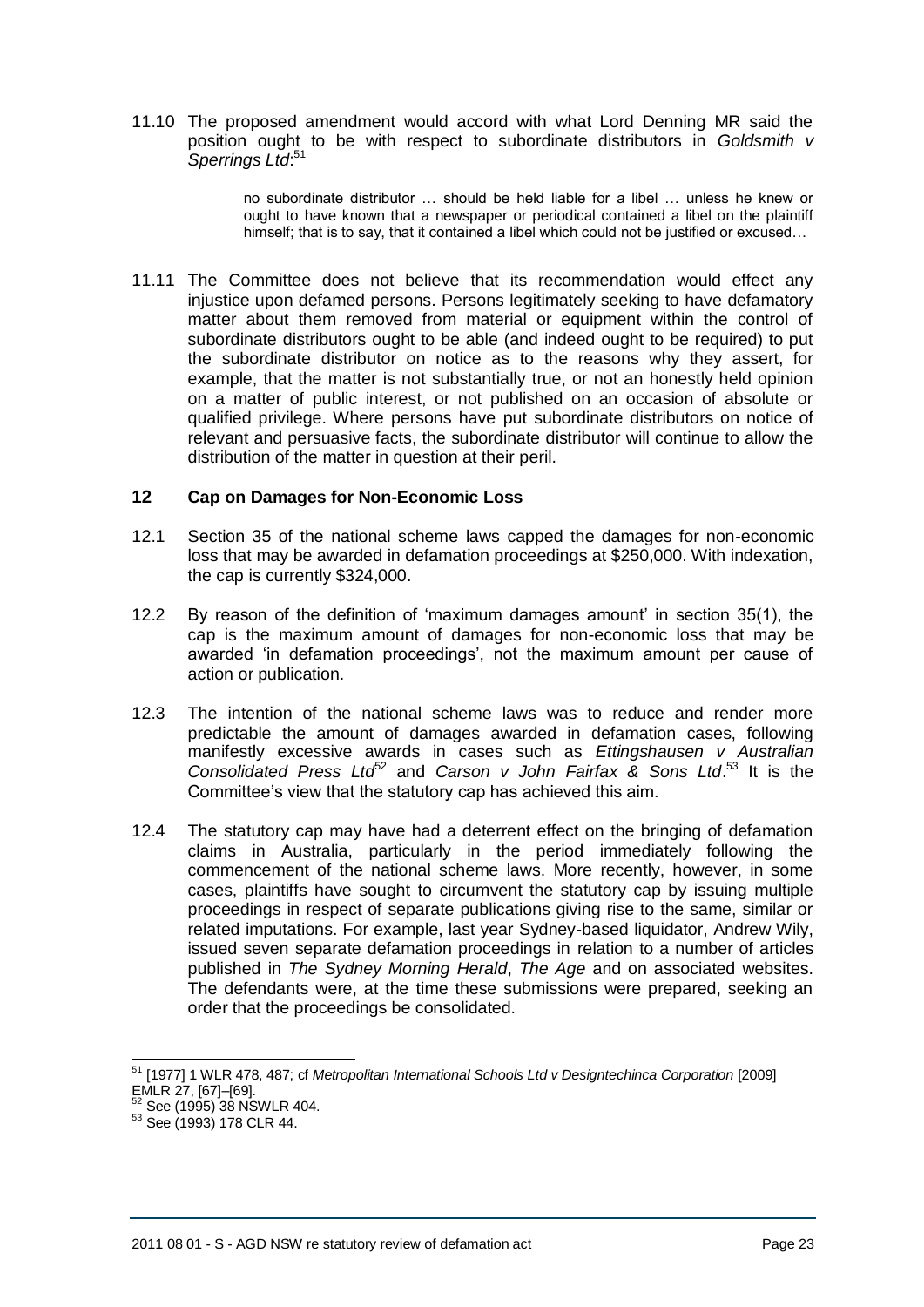- 12.5 While there are competing arguments as to the desirability of a statutory cap on damages and as to whether the 'per proceedings' limitation is appropriate, it is the Committee's view that the current position under the national scheme laws is ambiguous in two respects, and requires amendment to achieve certainty and clarity.
- 12.6 First, the circumstances in which multiple proceedings in respect of the same, similar or related matters are to be consolidated ought to be clarified.
- 12.7 Under section 23 of the national scheme laws, to commence further defamation proceedings for damages against the same defendant in relation to the same or any other publication of the same or like matter, a plaintiff must first obtain the leave of the court. If leave is not granted, it is clear that the 'per proceedings' cap will apply and the plaintiff is restricted to the statutory cap in respect of all claims made in the proceedings.
- 12.8 The interaction between sections 23 and 35 was considered by the Victorian Court of Appeal in *Buckley v The Herald & Weekly Times Pty Ltd*. <sup>54</sup> In December 2007, the plaintiff sued a newspaper and a journalist for damages arising out of the publication of four allegedly defamatory articles. In September 2008, the plaintiff issued separate defamation proceedings against the same defendants claiming damages in respect of a further article published in 2008.
- 12.9 The defendants sought a stay of proceedings on the basis that the plaintiff had not obtained leave under section 23 or, in the alternative, an order that the new proceedings be consolidated with the previous proceedings.
- 12.10 Kaye J refused the stay application, stating that he did not consider the 2008 article was 'like' any of the four articles the subject of the first proceedings. Kaye J held that section 23 did not apply to the new proceedings, and that accordingly the plaintiff was not required to obtain the leave of the court.<sup>5</sup>
- 12.11 However, Kaye J made an order consolidating the two sets of proceedings. Consequently, the maximum amount of damages that the plaintiff could have recovered fell from \$561,000 (two times the cap at the relevant time) to \$280,500 (the cap at the relevant time). Kaye J held that the reduction in the maximum damages did not constitute prejudice of the kind which should inhibit making an order consolidating the two proceedings, as the question of prejudice 'cuts both ways' in the sense that, whichever decision he made, one party's potential detriment would be the other party's potential advantage.<sup>56</sup>
- 12.12 The plaintiff appealed the consolidation order. The Court of Appeal reversed Kaye J's decision. Nettle, Ashley and Weinberg JJA held that, generally speaking, applications for the consolidation of proceedings were governed by two principles. First, their Honours said that consolidating orders should very rarely be made, and that it was better to confine them to cases where several actions had been brought

 $\overline{a}$ 

<sup>54</sup> [2009] VSCA 118. This decision reversed the decision of Kaye J in *Buckley v The Herald & Weekly Times Pty Ltd* [2009] VSC 59.

<sup>55</sup> *Buckley v The Herald & Weekly Times & Anor (No 2)* [2008] VSC 475.

<sup>56</sup> *Buckley v The Herald & Weekly Times Ltd and Anor (No 3)* [2009] VSC 59.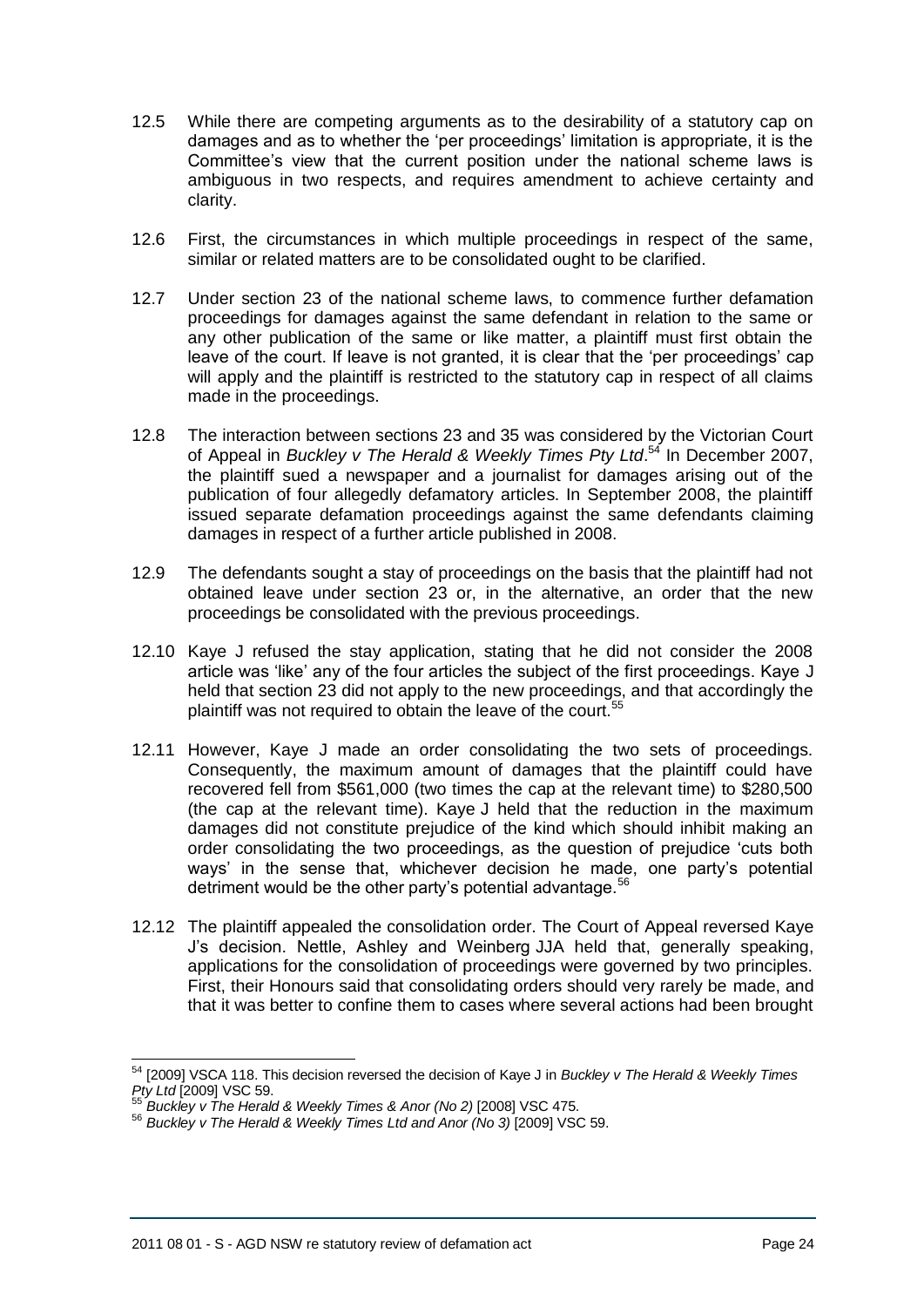which might have been joined in the one writ. $57$  Secondly, their Honours said that where a consolidation order is likely to expose a plaintiff to a substantial risk of real prejudice, the order should not be made.<sup>5</sup>

- 12.13 The Court of Appeal held further that the consolidation order made by Kaye J appeared to expose the plaintiff to a substantial risk of real prejudice due to section 35. Nettle JA noted that section 35 has been construed in New South Wales to mean that the limit of \$250,000 (as indexed) applies to 'proceedings', regardless of the number of causes of action that are pleaded or upheld in the proceedings.<sup>59</sup>
- 12.14 His Honour also held that to make a mere procedural consolidation order which halved the potential value of the plaintiff's substantive rights and halved the defendants' correlative substantive contingent liabilities worked a radical reordering of the parties' substantive rights and obligations, with the risk of substantial prejudice to the plaintiff.
- 12.15 Uncertainty as to when the consolidation of multiple proceedings will be appropriate undermines the certainty that the statutory cap was intended to provide to both plaintiffs and defendants. Accordingly, it is the Committee's view that it is desirable that there be legislative clarification of this issue.
- 12.16 The Committee's view is that where a plaintiff has, in substance, a single complaint in respect of publications of the same or substantially the same allegedly defamatory matter, that complaint ought ordinarily to be heard and determined in its entirety in the same proceedings, even if it involves multiple defendants, and even if it involves publications of the same or substantially the same matter in multiple media of communication (such as in print and on a website or via a smartphone or electronic tablet application; or on radio and by a podcast; or by television and by an online video-on-demand service).
- 12.17 In the Committee's view, an appropriate solution would therefore be to amend section 23 to provide that multiple defamation proceedings by the same plaintiff should be consolidated where the proceedings concern publications of the same or substantially the same matter, irrespective of whether the matter is published by the same or different publishers, and irrespective of whether the matter is published in or via the same or different media of communication.
- 12.18 Secondly, the law is currently unsettled in relation to whether the statutory cap applies separately to each plaintiff suing in the same proceedings.<sup>60</sup>
- 12.19 Leaving to one side the question of consolidation of proceedings, where different plaintiffs bring different proceedings against the same defendant in respect of the same publication, they will each be entitled to damages up to the amount of the statutory cap. However, as section 35 states that the statutory cap is the maximum amount of damages for non-economic loss that may be awarded 'in defamation

<sup>57</sup> See *[Bolwell Fibreglass Pty Ltd v Foley](http://www.lexisnexis.com/au/legal/search/runRemoteLink.do?langcountry=AU&linkInfo=F%23AU%23vr%23year%251984%25page%2597%25sel1%251984%25&risb=21_T12408013153&bct=A&service=citation&A=0.5151970418849828)* [\[1984\] VR 97.](http://www.lexisnexis.com/au/legal/search/runRemoteLink.do?langcountry=AU&linkInfo=F%23AU%23vr%23year%251984%25page%2597%25sel1%251984%25&risb=21_T12409263916&bct=A&service=citation&A=0.07687051860730976)

<sup>58</sup> See *Cameron v McBain* [1948] VLR 245.

<sup>59</sup> See *Davis v Nationwide News Pty Ltd* [2008] NSWSC 693.

<sup>60</sup> In *Restifa v Pallotta* [2009] NSWSC 958, [64], McCallum J assumed that the cap applied separately to each plaintiff in the same proceedings.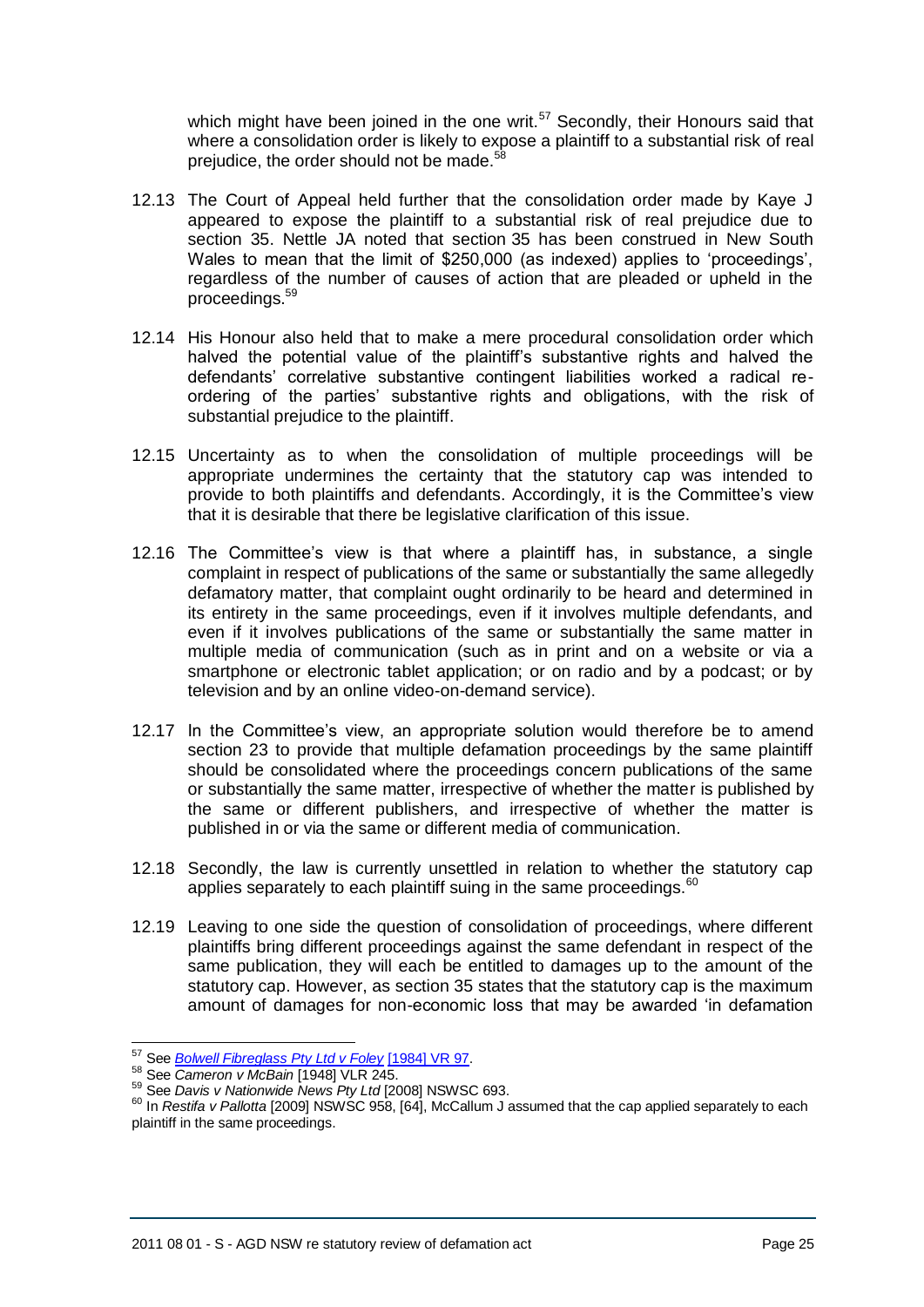proceedings', it may be that where multiple plaintiffs sue the same defendant in the same proceedings (whether in respect of the same or different publications), they are only entitled, collectively, to damages up to the statutory cap.

12.20 It is obviously undesirable for claims by multiple plaintiffs that are closely related, such as individual claims arising from the same publication, to be fragmented into separate proceedings. However, this seems an inevitable outcome if the issuing of separate proceedings is the only means by which each plaintiff becomes entitled to damages up to the maximum amount of the statutory cap. It therefore follows, in the Committee's view, that section 35 ought to be amended so that the 'maximum damages amount' is defined as the maximum amount of damages that may be awarded to any plaintiff in defamation proceedings.

### **13 Limitation Period**

- 13.1 Another of the important reforms in the national scheme laws was the unification of the limitation period for defamation actions across Australia.
- 13.2 Under the previous regime of differing State and Territory laws, the limitation period for defamation actions varied from jurisdiction to jurisdiction. In New South Wales, the limitation period was one year from the date on which the defamatory material was published. $61$  The limitation period was six years from the date on which the cause of action accrued in Queensland. Tasmania and Victoria.<sup>62</sup> A three year limitation period applied in the Northern Territory. In South Australia, the limitation period was six years for libel, but two years for slander. $63$  In Western Australia, the limitation period was 12 months for libels published in newspapers, two years for most forms of slander, and six years for other causes of action. $64$  In the Australian Capital Territory, the limitation period was one year from the date on which the allegedly defamatory material was first published.<sup>65</sup> The circumstances in which limitation periods could be extended varied from jurisdiction to jurisdiction.
- 13.3 Upon the introduction of the national scheme laws, the limitation period for defamation became one year from the date of publication of the matter complained of.<sup>66</sup> In all Australian jurisdictions, however, courts must extend the limitation period to a period up to three years from the date of the publication if they are satisfied that 'it was not reasonable in the circumstances for the plaintiff to have commenced an action in relation to the matter complained of' within one year from the date of publication.<sup>67</sup>
- 13.4 The Committee makes two submissions in relation to the limitation period.

 <sup>61</sup> *Limitation Act 1969* (NSW), s 14B(3).

<sup>62</sup> *Limitation of Actions Act 1974* (Qld), s 10(1)(a); *Limitation Act 1974* (Tas), s 4(1)(a); *Limitation of Actions Act 1958* (Vic), s 5(1)(a).

<sup>63</sup> *Limitation of Actions Act 1936* (SA), ss 35(c), 37.

<sup>64</sup> *Limitation Act 1935* (WA), s 38(1)(a)(ii); *Newspaper Libel and Registration Act 1884 Amendment Act 1888*   $(MA)$ , s 5.

<sup>65</sup> *Limitation Act 1985* (ACT), s 21B(1).

<sup>66</sup> *Limitation Act 1969* (NSW), s 14B; *Limitation of Actions Act 1974* (Qld), s 10AA; *Limitation of Actions Act 1936* (SA), s 37(1); *Defamation Act 2005* (Tas), s 20A(1); *Limitation of Actions Act 1958* (Vic), s 5(1AAA); *Limitation Act 2005* (WA), s 15 *Limitation Act 1985* (ACT), s 21B(1); *Limitation Act 1981* (NT), s 12(1A).

<sup>67</sup> *Limitation Act 1969* (NSW), s 56A; *Limitation of Actions Act 1974* (Qld), s 32A; *Limitation of Actions Act 1936* (SA), s 37(2); *Defamation Act 2005* (Tas), s 20A(2); *Limitation of Actions Act 1958* (Vic), s 23B;

*Limitation Act 2005* (WA), s 40 *Limitation Act 1985* (ACT), s 21B; *Limitation Act 1981* (NT), s 44A.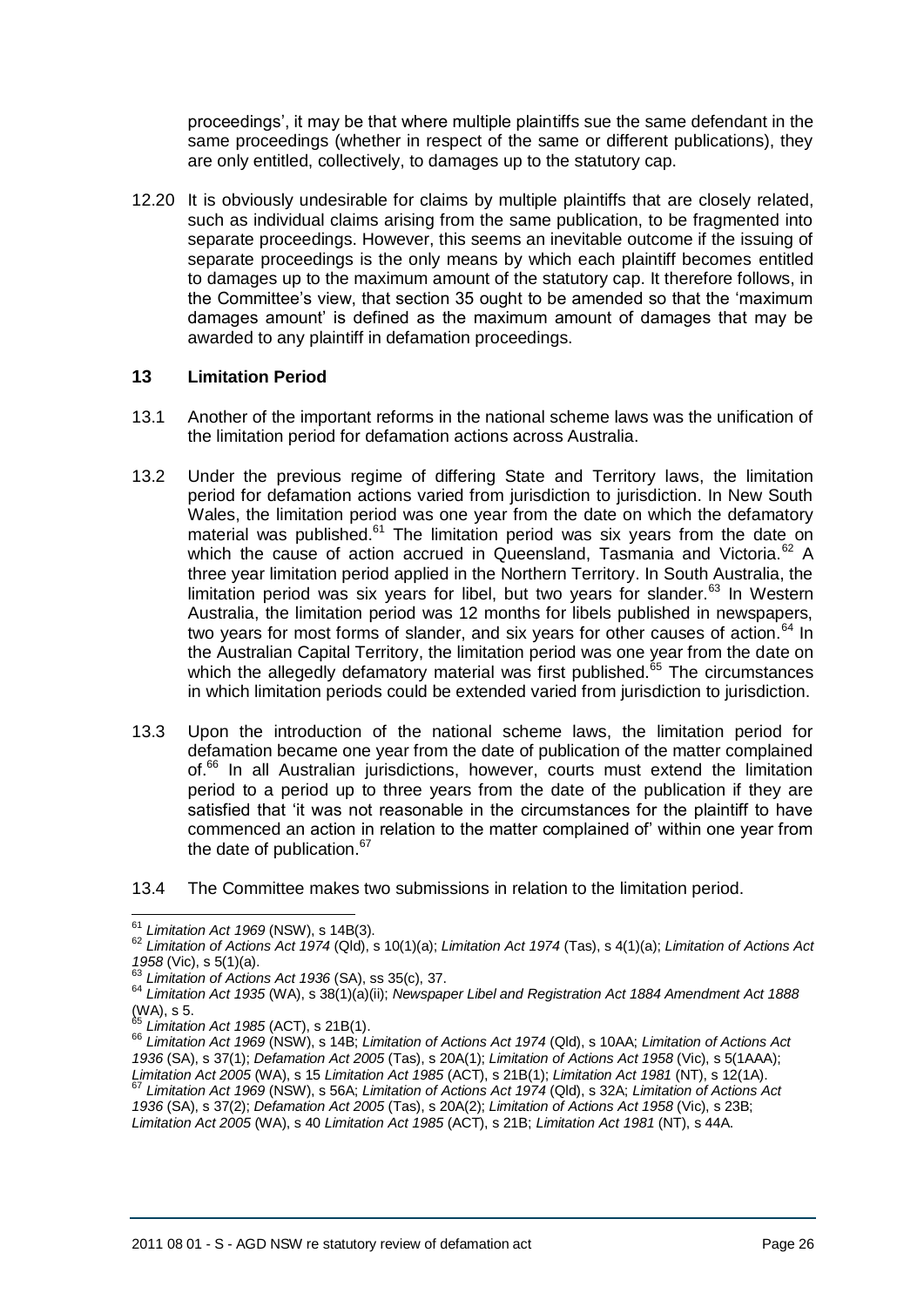- 13.5 First, there is a drafting issue with the standard provision governing the extension of the limitation period (**extension provision**). In determining whether or not to grant an extension of time for the commencement of a defamation action, the extension provision empowers the court to look *only* at the reasonableness of the plaintiff's conduct in the one year period from the date of publication.
- 13.6 The problem with the current drafting can be illustrated by example. Suppose a plaintiff, reasonably, fails to commence defamation proceedings within a year from the date of a defamatory publication because he or she, for example, has been trekking in Nepal and only learns of the publication 366 days after it was published. Suppose further, however, that the plaintiff then fails to commence a defamation action in respect of the publication until two years and 364 days after the date of publication. In such a case, it seems that a court would be required to extend the limitation period to a date three years from the date of publication, even if the plaintiff has no good explanation for his or her delay in commencing proceedings upon learning of the defamatory publication, and even if the extension of the limitation period causes irreparable prejudice to the defendant. This is because the extension provision empowers a court to consider *only* whether it was reasonable for the plaintiff not to have commenced proceedings within a year from the date of publication. The court has no discretion to refuse to extend the limitation period for other reasons.
- 13.7 This is, in the Committee's view, an undesirable situation. The Committee recommends that the extension provision be amended to enable courts to have regard to other relevant discretionary factors when considering whether or not to extend the limitation period for the commencement of defamation actions in particular cases.
- 13.8 Secondly, Australia has retained the common law 'multiple publication' rule, the effect of which is that each separate publication of the same defamatory matter gives rise to a fresh cause of action. $68$  The multiple publication rule has implications for the running of time in defamation actions, particularly in relation to material published via the Internet. Where, for example, defamatory material was first published long ago, but remains accessible in an online archive, the limitation period is refreshed each time the material is accessed from the archive, exposing the publisher to indefinite potential liability. This can be severely prejudicial where, for example, witnesses who could have proved the substantial truth of material at the time it was originally published have died or become unavailable by the time the material is downloaded and read, perhaps many years later.
- 13.9 The multiple publication rule has been replaced by a 'single publication' rule in most American States.<sup>69</sup> The effect of the American single publication rule is that only one cause of action arises out of 'any single publication or exhibition or utterance, such as any one edition or issue of a newspaper or book or magazine

 $\overline{a}$ 

<sup>68</sup> The rule derives from *Duke of Brunswick v Harmer* (1849) 14 QB 185; 117 ER 75. See also *Loutchansky v Times Newspapers Ltd (Nos 2–5)* [2002] QB 783, 817–18; *Dow Jones & Co Inc v Gutnick* (2002) 210 CLR 575.

<sup>69</sup> See eg *Holloway v Butler*, 662 SW 2d 288 (CA Tx, 1983); *Crook v Peacor*, 579 F Supp (ED Mi, 1984); *Churchill v State of New Jersey*, 876 A 2d 311 (SC NJ, 2005); *Firth v State of New York*, 747 NYS 2d 69 (CA NY, 2002).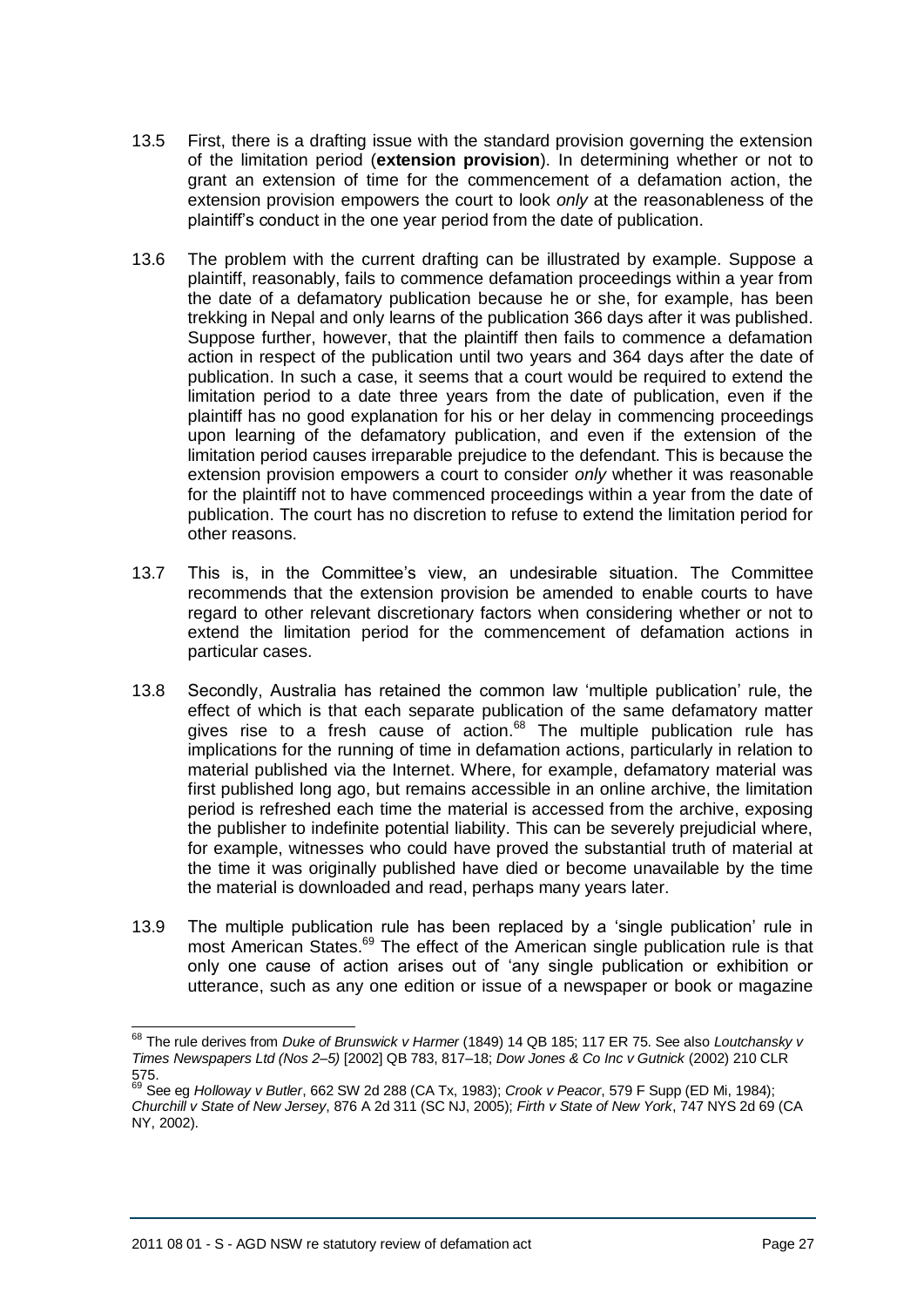or any one presentation to an audience or any one broadcast over radio or television or any one exhibition of a motion picture'.<sup>70</sup> The single publication rule eliminates the spectre of indefinite exposure to liability in respect of multiple publications of the same defamatory matter.

- 13.10 It seems very likely that a form of single publication rule will be adopted in the United Kingdom. The adoption of such a rule has been twice recommended in recent times by the Ministry of Justice of that country and has garnered wide support.<sup>71</sup>
- 13.11 Prior to the adoption of the national scheme laws, a form of single publication rule operated briefly in the Australian Capital Territory. The limitation period there was one year from the date on which the offending material was first published.<sup>72</sup>
- 13.12 Ireland adopted a similar form of single publication rule with effect from 1 January  $2010<sup>73</sup>$  In that country, subject to a judicial discretion, plaintiffs must commence defamation proceedings within a year of the first publication of the allegedly defamatory matter. In the case of Internet publications, time begins to run from the date on which the publication was first capable of being viewed or listened to.<sup>74</sup>
- 13.13 Single publication rules of analogous kinds also operate in the Canadian provinces of Ontario, Saskatchewan and Québec.<sup>75</sup> In those jurisdictions, time begins to run from the date on which the plaintiff discovered or learned of the allegedly defamatory matter.
- 13.14 The Committee sees considerable merit in the adoption of a form of single publication rule in Australia. It is undesirable for defendants to be exposed to the risk of liability for the publication of defamatory matter years after the matter was first published. There is, in such cases, a very real risk of prejudice because of the incidence of the burden of proof with respect to affirmative defences. Conversely, there is, in the Committee's view, no unfairness in requiring plaintiffs to commence defamation proceedings within a reasonable time after the first publication of allegedly defamatory matter: indeed, that was the rationale underlying the adoption of a uniform one-year limitation period across Australia. Any potential unfairness in particular cases could be dealt with by a judicial discretion of the kind that applies in Ireland, where judges may give a direction extending the limitation period by up to two years where they are satisfied that an extension is in 'the interests of justice' and that 'the prejudice the plaintiff would suffer if the direction were not given would significantly outweigh the prejudice the defendant would suffer if the direction were given'.<sup>76</sup>

 $\overline{a}$  $70$  See the American Law Institute's Uniform Single Publication Act.

<sup>71</sup> Ministry of Justice, *Defamation and the internet: the multiple publication rule*, Consultation Paper CP20/09 (September 2009); Ministry of Justice, *Draft Defamation Bill*, Consultation Paper CP3/11 (March 2011), [72]: 'the majority of those responding to a consultation on the issue by the previous Government in 2009 indicated that a single publication rule should be introduced, and this was also recommended by the Culture Media and Sport Committee and the Ministry of Justice Libel Working Group in their reports published in early 2010.' <sup>72</sup> *Limitation Act 1985* (ACT), s 21B(1).

<sup>73</sup> *Defamation Act 2009* (Ireland) s 38, amending the *Statute of Limitations 1957* (Ireland), s 11.

 $74$  ibid, s 11(3B).

<sup>75</sup> *Limitation Act*, SO 2002 (Ontario), ss 4, 5, 15; *Limitation Act*, SS 2004 (Saskatchewan), ss 5–7; *Civil Code of Québec*, SQ 1991, art 2929.

<sup>76</sup> *Statute of Limitations 1957* (Ireland), s 11(3A).